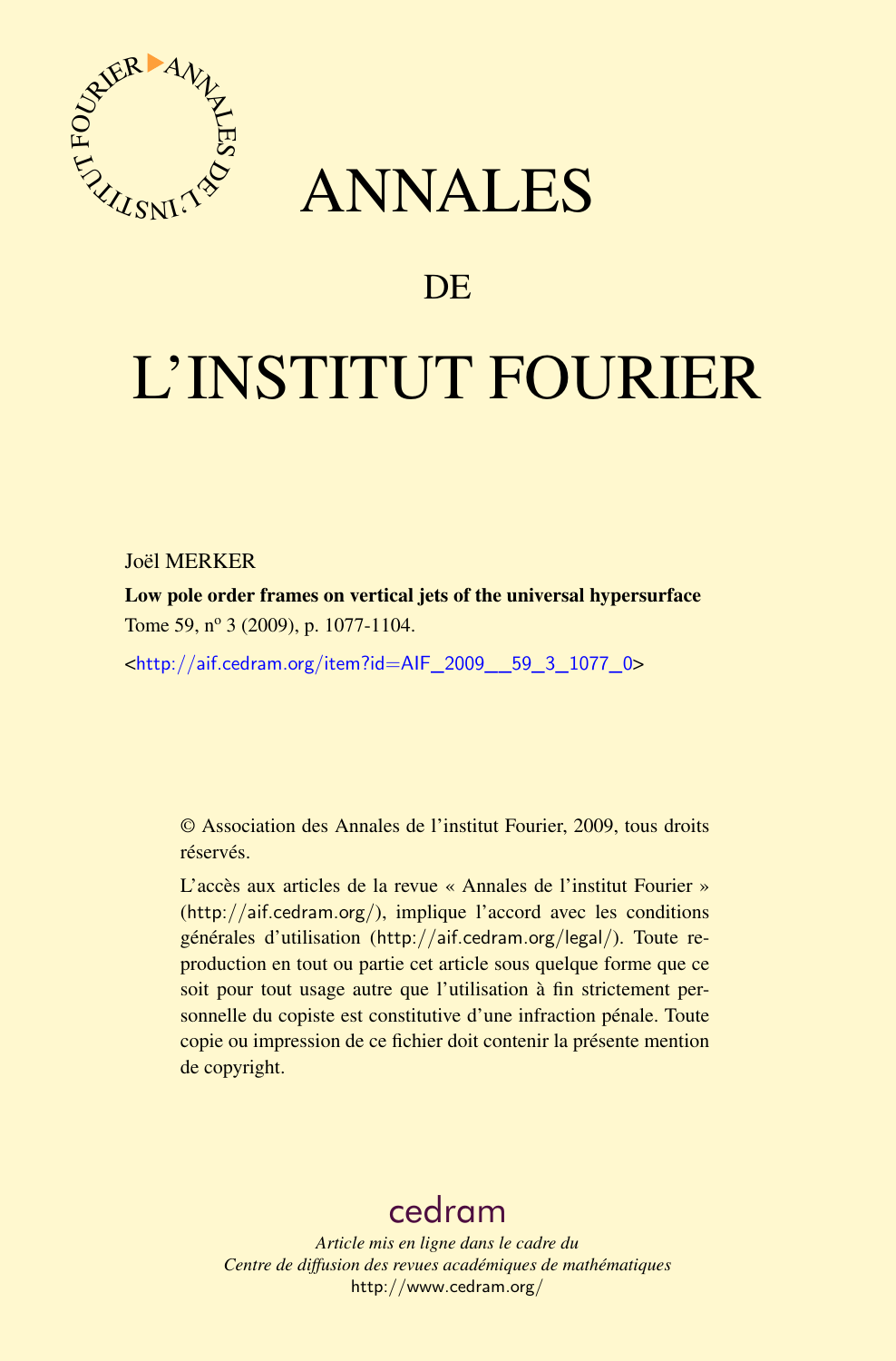### LOW POLE ORDER FRAMES ON VERTICAL JETS OF THE UNIVERSAL HYPERSURFACE

#### **by Joël MERKER**

ABSTRACT. - For low order jets, it is known how to construct meromorphic frames on the space of the so-called *vertical* k-jets  $J^k_{\text{vert}}(\mathcal{X})$  of the universal hypersurface

$$
\mathcal{X} \subset \mathbb{P}^{n+1} \times \mathbb{P}^{\frac{(n+1+d)!}{((n+1)!d!)}-1}
$$

parametrizing all projective hypersurfaces  $X \subset \mathbb{P}^{n+1}(\mathbb{C})$  of degree d. In 2004, for  $k = n$ , Siu announced that there exist two constants  $c_n \geq 1$  and  $c'_n \geq 1$  such that the twisted tangent bundle

$$
T_{J^n_{\text{vert}}(\mathcal{X})}\otimes\mathcal{O}_{\mathbb{P}^{n+1}}(c_n)\otimes\mathcal{O}_{\frac{(n+1+d)!}{\mathbb{P}^{\overline{((n+1)!d!)}}-1}}(c'_n)
$$

is generated at every point by its global sections. In the present article, we establish this property outside a certain exceptional algebraic subset  $\Sigma \subset J^n_{\text{vert}}(\mathcal{X})$  defined by the vanishing of certain Wronskians, with the *effective* pole order  $c_n = \frac{1}{2}(n^2 + 5n)$ , thus recovering  $c_2 = 7$  (Paŭn),  $c_3 = 12$  (Rousseau), and with  $c'_n = 1$ .

Moreover, at the cost of raising  $c_n$  up to  $c_n = n^2 + 2n$ , the same generation property holds outside the smaller set  $\Sigma \subset \Sigma \subset J^n_{\text{vert}}(\mathcal{X})$  which is defined by the vanishing of all first order jets. Applications to *weak* (with  $\Sigma$ ) and to *strong* (with  $\Sigma$ ) algebraic degeneracy of entire holomorphic curves  $\mathbb{C} \to X$  are upcoming.

*Keywords:* Multivariate Faà di Bruno formula, projective algebraic hypersurfaces, jets of holomorphic curves, weak and strong Green-Griffiths algebraic degeneracy. *Math. classification:* 32Q45, 14N05, 14J70.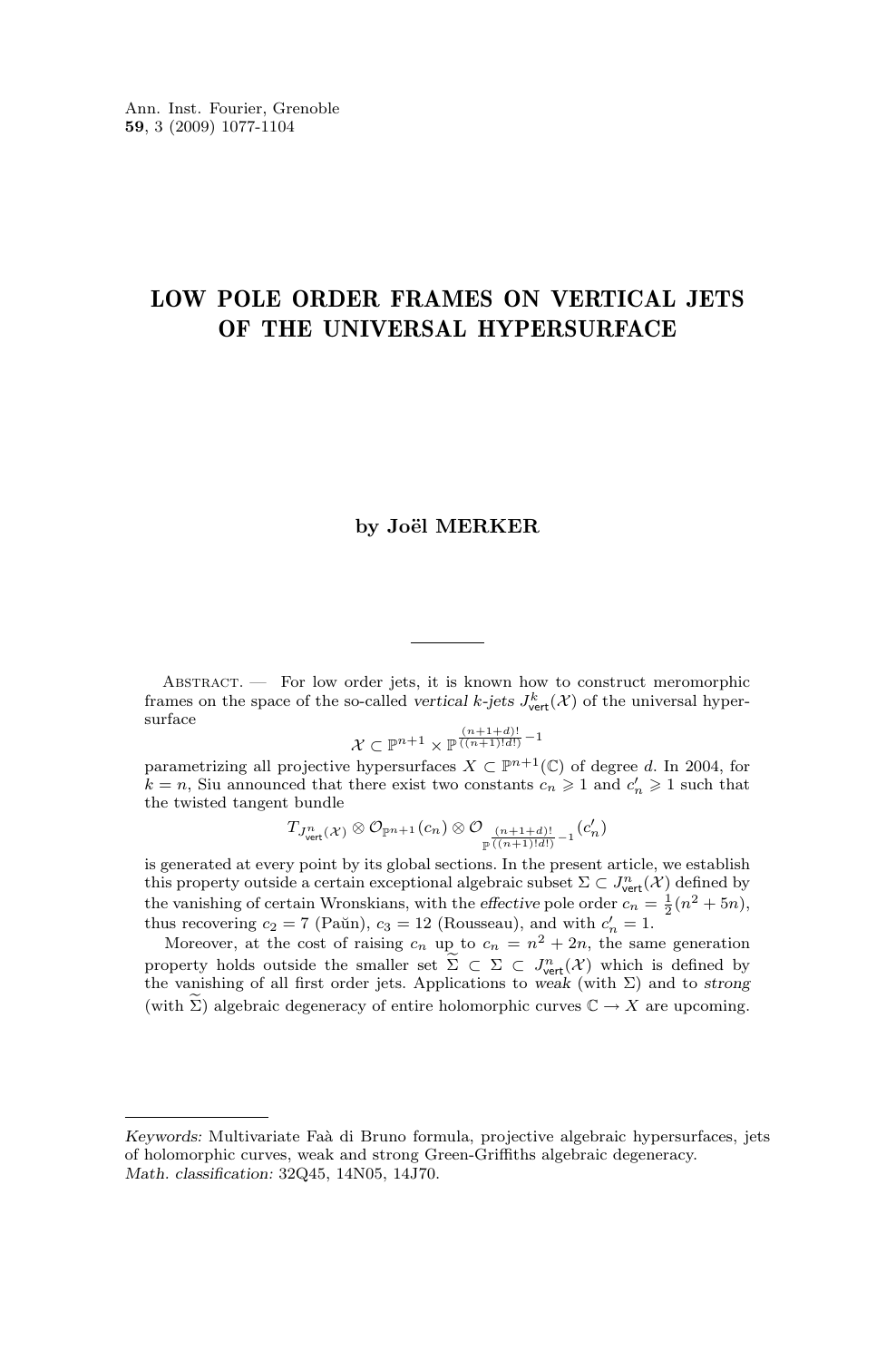Résumé. — Pour des ordres de jets petits, on sait construire des repères méromorphes sur l'espace des *jets verticaux*  $J_{\text{vert}}^k(\mathcal{X})$  de l'hypersurface universelle

$$
\mathcal{X} \subset \mathbb{P}^{n+1} \times \mathbb{P}^{\frac{(n+1+d)!}{(n+1)!d!}-1}
$$

qui paramétrise toutes les hypersurfaces projectives  $X \subset \mathbb{P}^{n+1}(\mathbb{C})$  de degré d. Siu a annoncé en 2004 que, pour  $k=n,$  il existe deux constantes  $c_n\geqslant 1$  et  $c'_n\geqslant 1$ telles que le fibré tangent tensorisé

$$
T_{J^n_{\text{vert}}(\mathcal{X})} \otimes \mathcal{O}_{\mathbb{P}^{n+1}}(c_n) \otimes \mathcal{O}_{\mathbb{P}^{\frac{(n+1+d)!}{(\lceil (n+1)!d! \rceil)}-1}}(c'_n)
$$

est engendré par ses sections globales. Nous établissons cette propriété hors d'un certain ensemble algébrique exceptionnel  $\Sigma \subset J^n_\mathrm{vert}(\mathcal{X})$  défini par l'annulation de certains wronskiens, avec l'ordre de pôles *effectif*  $c_n = \frac{1}{2}(n^2 + 5n)$ , retrouvant ainsi  $c_2 = 7$  (Paŭn),  $c_3 = 12$  (Rousseau), et avec  $c'_n = 1$ .

De plus, quitte à augmenter  $c_n$  jusqu'à  $c_n = n^2 + 2n$ , la même propriété d'engendrement est satisfaite hors du plus petit sous-ensemble  $\Sigma \subset \Sigma \subset J^{\text{ne}}_{\text{vert}}(\mathcal{X})$  qui est défini par l'annulation de tous les jets d'ordre 1. Des applications à la dégé $n_{\text{vert}}(\mathcal{X})$  qui nérescence algébrique *faible* (avec  $\Sigma$ ) et *forte* (avec  $\widetilde{\Sigma}$ ) des courbes holomorphes entières  $\mathbb{C} \to X$  en découleront prochainement.

#### **1. Introduction**

The Kobayashi hyperbolicity conjecture (1970), in optimal degree and taking account of Brody's theorem (1978), expects that all entire holomorphic curves  $f : \mathbb{C} \to X$  into a complex projective (algebraic, smooth) hypersurface  $X \subset \mathbb{P}^{n+1}$  must be constant if  $\deg X \geq 2n+1$ , provided X is generic.

In 2004, Siu [\[18\]](#page-28-0) announced a strategy of proof, valid in arbitrary dimensions for (extremely) high (noneffective) degrees  $d \gg n$ . Two major techniques are used.

Inspired by Bloch's ideas, one looks firstly for global sections of the Green-Griffiths bundle  $E_{k,m}^{GG}T_{X}^{*}$  of jet differentials of order k and weighted degree m (*cf.* [\[9\]](#page-28-0)), which vanish on some ample divisor; an Ahlfors-Schwarztype theorem then forces every entire curve  $f : \mathbb{C} \to X$  to satisfy the corresponding differential equation (see [\[3\]](#page-27-0)), a first step toward algebraic degeneracy. In 1997, Demailly introduced a refined subbundle  $E_{k,m}T^{\ast}_X$  having better positivity properties which consists of jet differentials that are invariant under (local) reparametrizations of the source  $\mathbb C$ . In dimension  $n=3$ for jets of order  $k = 3$ , Rousseau [\[17\]](#page-28-0) completely described the algebraic structure of  $E_{k,m}T_X^*$  in its fibers, decomposed it in direct sums of Schur bundles  $\Gamma^{(\lambda_1,\lambda_2,\lambda_3)}T_X^*$ , computed its Euler characteristic  $\chi(X, E_{k,m}T_X^*)$ , majorated from above  $h^2(X, E_{k,m}T_X^*)$  (see [\[16\]](#page-28-0)), and established existence of global algebraic differential equations in degree  $d \geq 97$ .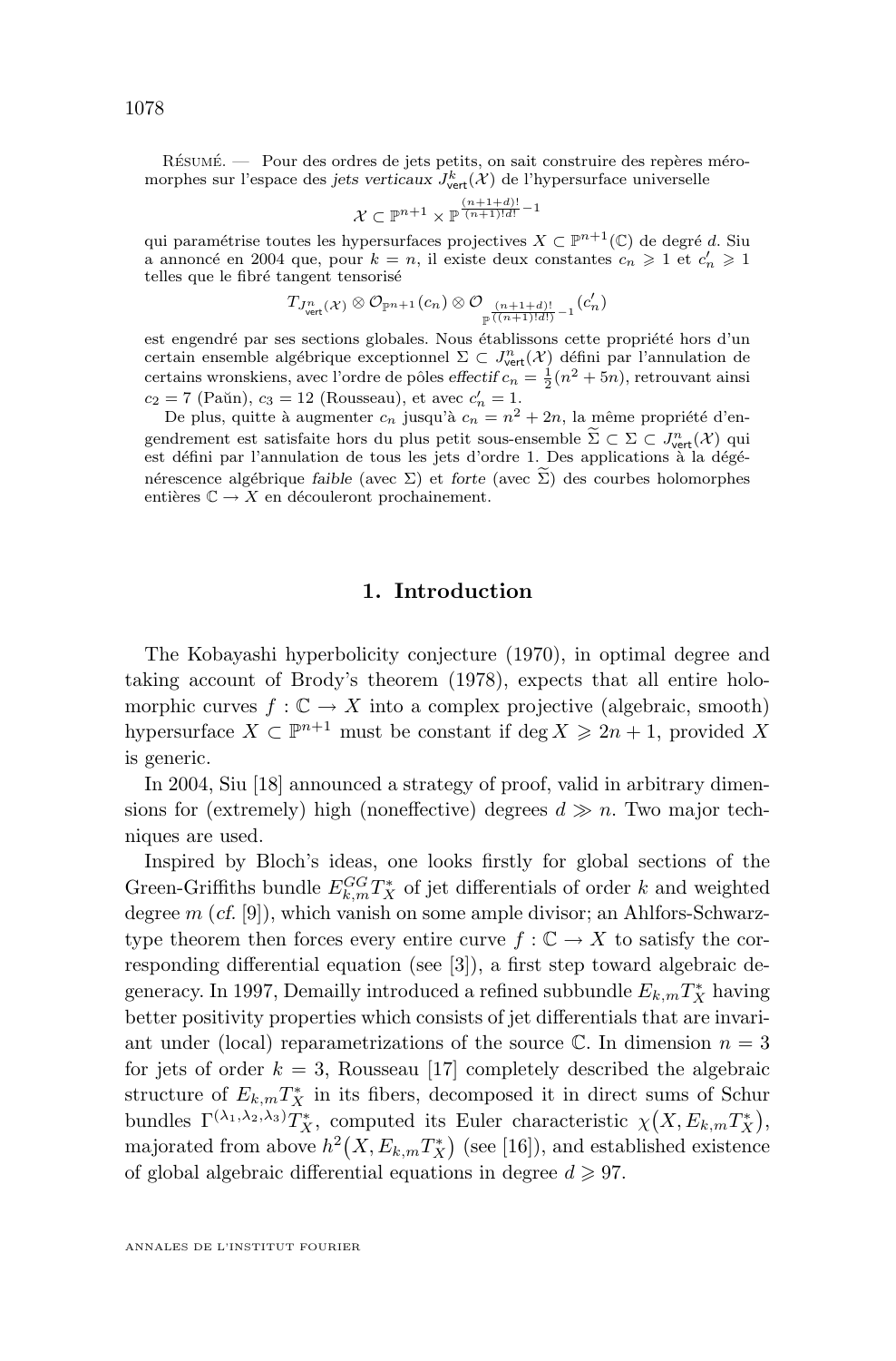In [\[12\]](#page-28-0), [\[10\]](#page-28-0), one finds a *complete algorithm* to generate all Demailly-Semple invariants in arbitrary dimension  $n \geq 1$  and for jets of any order  $k \geq 1$ . In particular, for  $n = k = 4$ , there are 16 fundamental, mutually independent bi-invariant polynomials generating the Demailly-Semple (unipotent-invariant) algebra sharing 41 (gröbnerized) syzygies, and one deduces by polarization that the algebra of all invariants for  $n = k = 4$ is generated by 2835 polynomials. Nonconstant entire holomorphic curves valued in an algebraic 3-fold (resp. 4-fold)  $X^3 \subset \mathbb{P}^4(\mathbb{C})$  (resp.  $X^4 \subset \mathbb{P}^5(\mathbb{C})$ ) of degree d satisfy (see [\[10\]](#page-28-0)) global differential equations as soon as  $d \ge 72$ (resp.  $d \geqslant 259$ ).

In [\[5\]](#page-28-0), for dimensions  $n = 2, 3, 4, 5$  and for jet orders  $k = 3, 4, 5, \underline{5}$ , respectively, it is shown that asymptotically as  $m \to \infty$ :

$$
H^0(X, E_{k,m}T_X^* \otimes A^{-1}) \neq 0,
$$

in degrees  $d \ge 16$ , 74, 298, 1222 respectively, where  $A \to X$  is any auxiliary ample line bundle. But it is also shown that  $H^0(X, E_{k,m}T_X^*) = 0$ , for all jet orders  $k \leq \dim X - 1$ , generalizing a theorem of Rousseau [\[16\]](#page-28-0) in dimension 3. Furthermore, for jet order  $k$  equal to the dimension  $n$ , with  $n$ arbitrary, Diverio shows in [\[4\]](#page-27-0) that there exists an integer  $\delta_n \gg n$  (up to now not effective) insuring existence of global sections of  $E_{n,m}T_{X}^{*}\otimes A^{-1}$  in degree  $d \geqslant \delta_n$ .

The second technique, initiated by Clemens [\[1\]](#page-27-0), Ein [\[8\]](#page-28-0), Voisin [\[20\]](#page-28-0) and pushed further by Siu  $[18]$ , Paŭn  $[13]$ , Rousseau  $[15]$ , consists in constructing meromorphic frames on the space of the so-called *vertical*  $k$ -jets  $J^k_{\text{vert}}(\mathcal{X})$ in the universal hypersurface  $\mathcal{X} \subset \mathbb{P}^{n+1} \times \mathbb{P}^{\frac{(n+1+d)!}{(n+1)!d!}-1}$  parametrizing all  $X \subset \mathbb{P}^{n+1}$  of degree d, so as to produce, by frame differentiations, enough *independent* algebraic differential equations from just one global section of  $E_{k,m}T_X^* \otimes A^{-1}$ .

Siu [\[18,](#page-28-0) p. 557] announced that, for  $k = n$ , there exist two constants  $c_n\geqslant 1$  and  $c'_n\geqslant 1$  such that the twisted tangent bundle

$$
T_{J^n_{\text{vert}}(\mathcal{X})}\otimes\mathcal{O}_{\mathbb{P}^{n+1}}(c_n)\otimes\mathcal{O}_{\mathbb{P}\frac{(n+1+d)!}{((n+1)!d!)}-1}(c'_n)
$$

is generated at every point by its global sections (frame property). In the present article, we establish this property outside a certain exceptional algebraic subset  $\Sigma \subset J^n_{\text{vert}}(\mathcal{X})$  defined by the vanishing of certain Wronskians, with the effective pole order  $c_n = \frac{1}{2}(n^2 + 5n)$ , recovering  $c_2 = 7$  (Paŭn [\[13\]](#page-28-0)),  $c_3 = 12$  (Rousseau [\[15\]](#page-28-0)), and with  $c'_n = 1$ .

Moreover, at the cost of raising  $c_n$  up to  $c_n = n^2 + 2n$ , the same generation property holds outside the smaller set  $\widetilde{\Sigma} \subset \Sigma$  defined by the vanishing of all first order jets. Applications to *weak* (with  $\Sigma$ ) and to *strong* (with  $\Sigma$ )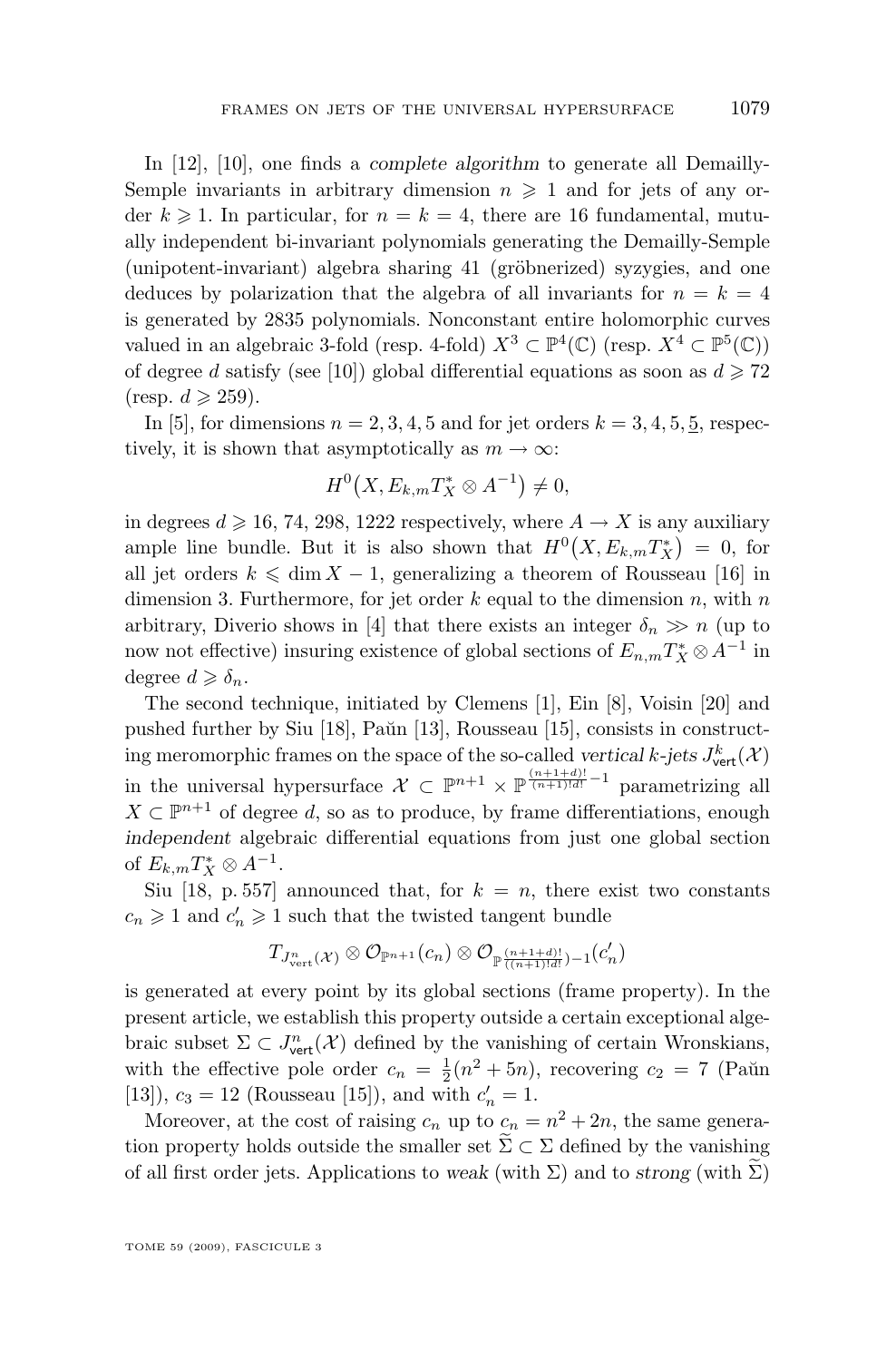algebraic degeneracy of entire holomorphic curves are given in [\[6\]](#page-28-0), following Rousseau's Schur bundle decomposition strategy in dimension  $n = 4$ , and also in higher dimensions, thanks to Diverio's use (see [\[5\]](#page-28-0), [\[4\]](#page-27-0)) of the algebraic version of Demailly's Morse inequalities due to Trapani [\[19\]](#page-28-0).

#### **Acknowledgments**

During the author's stay at the Mittag-Leffler Institute (1–21 April 2008), Yum-Tong Siu and Mihai Paŭn have provided helpful oral explanations of [\[18\]](#page-28-0), [\[13\]](#page-28-0). The stronger property of generation at every point of  $J^n_{\text{vert}}(\mathcal{X})\setminus\Sigma$ was obtained thanks to fruitful exchanges joint with Simone Diverio and Erwan Rousseau during the *Workshop Complex Hyperbolic Geometry and Related Topics* at the Fields Institute, Toronto, Canada, 17–21 November 2008.

#### **2. Universal hypersurface and vertical jets**

#### **2.1. Representation in coordinates**

Consider the *universal hypersurface*  $\mathcal{X} \subset \mathbb{P}^{n+1} \times \mathbb{P}^{\frac{(n+1+d)!}{(n+1)!d!}-1}$  parametrizing all complex *n*-dimensional algebraic hypersurfaces of fixed degree  $d \geq 1$ in  $\mathbb{P}^{n+1}$  which is defined, in two collections of homogeneous coordinates

$$
[Z] = [Z_0 : Z_1 : \cdots : Z_n : Z_{n+1}] \in \mathbb{P}^{n+1},
$$
  

$$
[A] = [(A_{\alpha})_{\alpha \in \mathbb{N}^{n+2}, |\alpha| = d}] \in \mathbb{P}^{\frac{(n+1+d)!}{(n+1)!d!} - 1},
$$

as the zero-set locus

$$
\mathcal{X}: \quad 0 = \sum_{\substack{\alpha \in \mathbb{N}^{n+2} \\ |\alpha| = d}} A_{\alpha} Z^{\alpha}
$$

of the general homogeneous degree d polynomial. Here of course, a multiindex  $\alpha = (\alpha_0, \alpha_1, \dots, \alpha_{n+1}) \in \mathbb{N}^{n+2}$  has length defined by  $|\alpha| := \alpha_0 + \alpha_1 + \alpha_2$  $\cdots + \alpha_{n+1}$  and we abbreviate  $Z^{\alpha} = Z_0^{\alpha_0} Z_1^{\alpha_1} \cdots Z_{n+1}^{\alpha_{n+1}}$ .

Our goal is to perform, for jets of order  $\kappa$  equal to the dimension n of hypersurfaces  $\mathcal{X}(A) \subset \mathbb{P}^{n+1}$ , a construction of meromorphic vector fields on the space of jets of holomorphic discs (or entire maps) valued in  $\mathcal X$  which was initiated by Clemens [\[1\]](#page-27-0), Ein [\[8\]](#page-28-0), Voisin [\[20\]](#page-28-0) for  $\kappa = 1, n \ge 1$ , then announced for higher  $\kappa$ 's by Siu [\[18\]](#page-28-0) and recently detailed by Paŭn [\[13\]](#page-28-0) for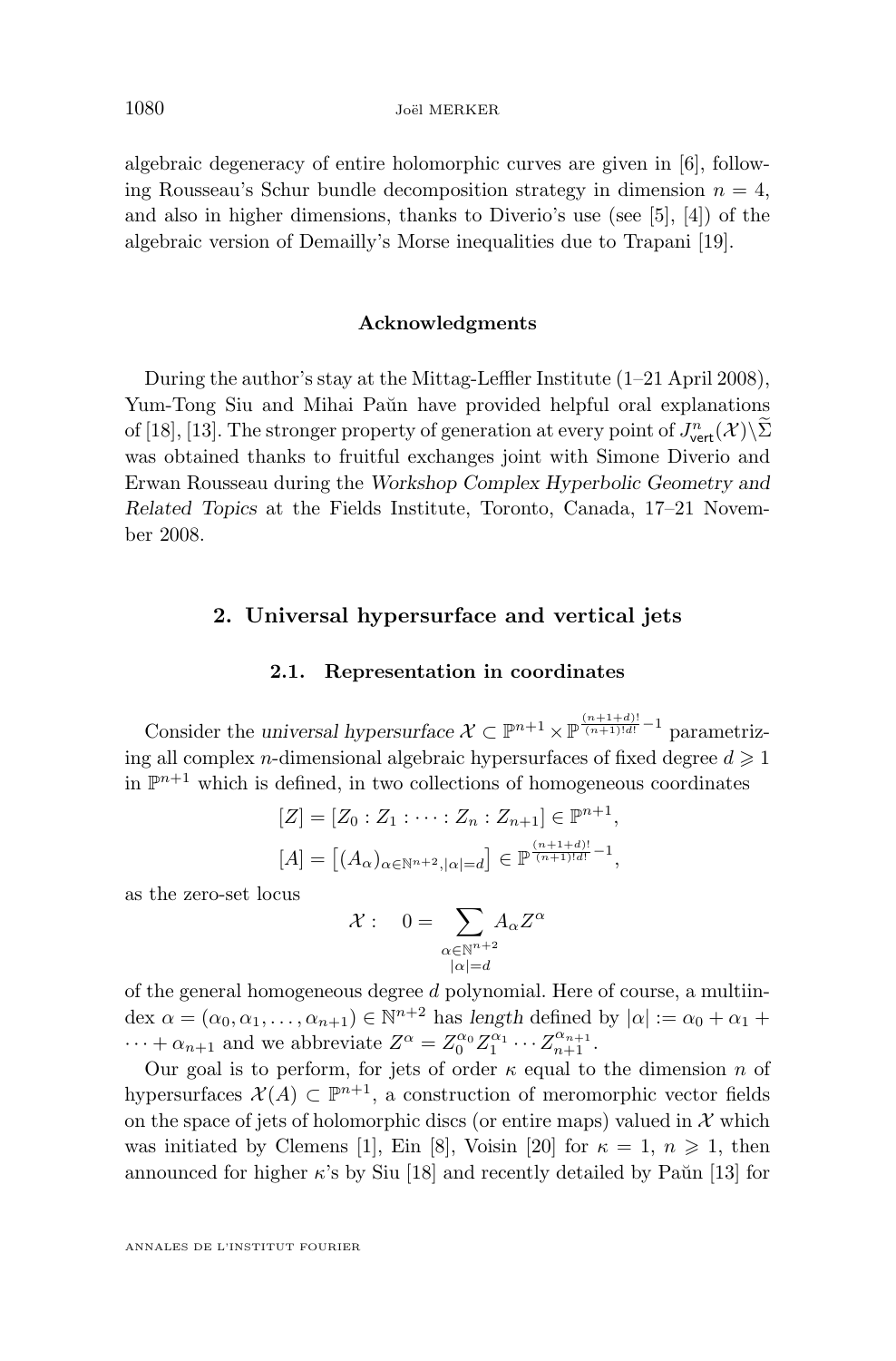$n = \kappa = 2$  and by Rousseau [\[15\]](#page-28-0) for  $n = \kappa = 3$ . For general  $\kappa = n$ , a concise book-keeping of indices appears to be available here.

As in [\[13\]](#page-28-0), [\[15\]](#page-28-0), we shall mainly work in *in*homogeneous coordinates on the chart  $\{Z_0 \neq 0\} \times \{A_{0d0\cdots 0} \neq 0\}$ , a copy of  $\mathbb{C}^{n+1} \times \mathbb{C}^{\frac{(n+1+d)!}{(n+1)!d!}}$ . Dividing by  $(Z_0)^d$  and by  $A_{0d0\cdots0}$ , and setting  $z_i := Z_i/Z_0$ , the equation of X then transfers to

$$
\mathcal{X}_0: \quad 0 = z_1^d \; + \sum_{\substack{\alpha \in \mathbb{N}^{n+1} \\ |\alpha| \leq d, \alpha_1 < d}} a_\alpha z^\alpha,
$$

with new coefficients

$$
a_{\alpha_1 \cdots \alpha_{n+1}} := \frac{A_{\alpha_0 \alpha_1 \cdots \alpha_{n+1}}}{A_{0d0\cdots 0}}
$$

in which  $\alpha_0 := d - \alpha_1 - \cdots - \alpha_{n+1}$ . By convention, we shall set  $a_{d0\cdots 0} = 1$ .

In view of applications to the Green-Griffiths algebraic degeneracy conjecture  $(d \geq n+3)$  or to the Kobayashi hyperbolicity conjecture  $(d \geq 2n+1)$ , it will, without loss of generality, be assumed that  $d > n$  throughout.

#### **2.2. Defining equations for the space of vertical jets**

To settle Kobayashi hyperbolicity or Green-Griffiths algebraic degeneracy, the strategy initiated by Bloch and pursued by Green-Griffiths [\[9\]](#page-28-0), Siu [\[18\]](#page-28-0), Demailly [\[3\]](#page-27-0) consists in producing enough (global, algebraic) differential equations that every entire map  $\mathbb{C} \ni \zeta \longmapsto (z_1(\zeta), \dots, z_{n+1}(\zeta))$ valued in an algebraic variety  $\mathcal{X}(A)$  for (very) generic fixed coefficients  $A_{\alpha}$ should satisfy. Accordingly, if one introduces independent coordinates corresponding to derivatives with respect to  $\zeta$ :

$$
(z_i, a_{\alpha}, z'_{j_1}, z''_{j_2}, \dots, z^{(\kappa)}_{j_{\kappa}}) \in \mathbb{C}^{n+1} \times \mathbb{C}^{\frac{(n+1+d)!}{(n+1)!d!}} \times \underbrace{\mathbb{C}^{n+1} \times \mathbb{C}^{n+1} \times \cdots \times \mathbb{C}^{n+1}}_{\kappa \text{ times}},
$$

the manifold of  $\kappa$ -jets of such entire maps has equations obtained by just formally differentiating the monomials  $z^{\alpha}$  with respect to the variable  $\zeta \in \mathbb{C}$ , the  $a_{\alpha}$  being constant. The basic chain rule yields the first five equations, up to  $\kappa = 4$ :

$$
0 = \sum_{\substack{\alpha \in \mathbb{N}^{n+1} \\ |\alpha| \le d, a_{d0} \dots 0 = 1}} a_{\alpha} z^{\alpha},
$$

$$
0 = \sum_{\alpha} a_{\alpha} \Big( \sum_{j_1} \frac{\partial(z^{\alpha})}{\partial z_{j_1}} z'_{j_1} \Big),
$$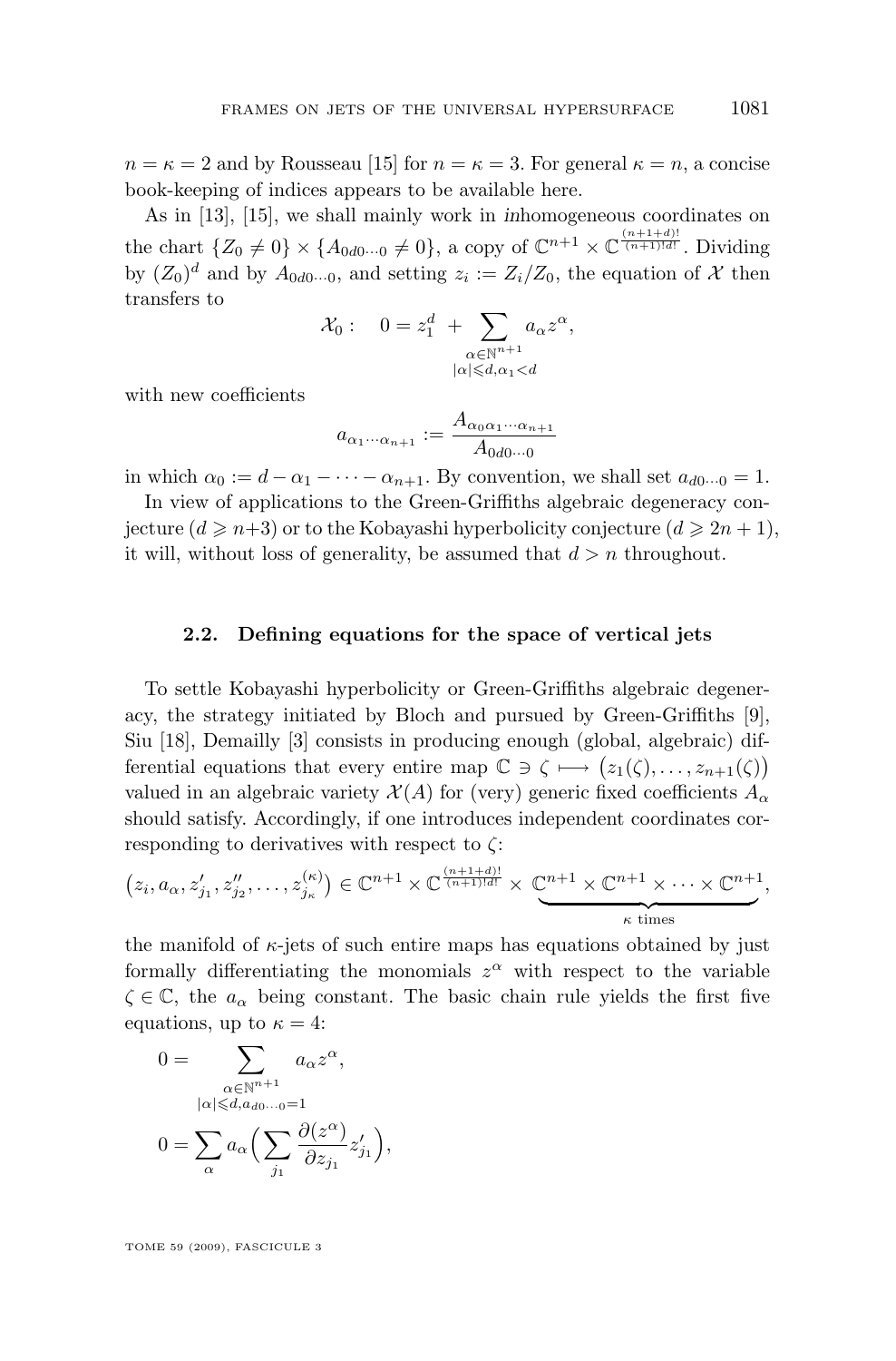$$
0 = \sum_{\alpha} a_{\alpha} \Big( \sum_{j_1} \frac{\partial(z^{\alpha})}{\partial z_{j_1}} z_{j_1}'' + \sum_{j_1, j_2} \frac{\partial^2(z^{\alpha})}{\partial z_{j_1} \partial z_{j_2}} z_{j_1}' z_{j_2}' \Big),
$$
  
\n
$$
0 = \sum_{\alpha} a_{\alpha} \Big( \sum_{j_1} \frac{\partial(z^{\alpha})}{\partial z_{j_1}} z_{j_1}''' + \sum_{j_1, j_2} \frac{\partial^2(z^{\alpha})}{\partial z_{j_1} \partial z_{j_2}} 3 z_{j_1}' z_{j_2}'' + \sum_{j_1, j_2, j_3} \frac{\partial^3(z^{\alpha})}{\partial z_{j_1} \partial z_{j_2} \partial z_{j_3}} z_{j_1}' z_{j_2}' z_{j_3}' \Big),
$$
  
\n
$$
0 = \sum_{\alpha} a_{\alpha} \Big( \sum_{j_1} \frac{\partial(z^{\alpha})}{\partial z_{j_1}} z_{j_1}''' + \sum_{j_1, j_2} \frac{\partial^2(z^{\alpha})}{\partial z_{j_1} \partial z_{j_2}} (4 z_{j_1}' z_{j_2}'' + 3 z_{j_1}' z_{j_2}'' \Big) + \sum_{j_1, j_2, j_3} \frac{\partial^3(z^{\alpha})}{\partial z_{j_1} \partial z_{j_2} \partial z_{j_3}} 6 z_{j_1}' z_{j_2}' z_{j_3}' + \sum_{j_1, j_2, j_3, j_4} \frac{\partial^4(z^{\alpha})}{\partial z_{j_1} \partial z_{j_2} \partial z_{j_3} \partial z_{j_4}} z_{j_1}' z_{j_2}' z_{j_3}' z_{j_4}' \Big),
$$

on understanding that  $a_{d0\cdots0} = 1$  and that all summations  $\sum_{j_1}, \sum_{j_1,j_2}$ , *etc.* are performed for the indices  $j_i$  running from 1 to  $n + 1$ . Equivalently, this submanifold of  $\mathbb{C}^{n+1} \times \mathbb{C}^{(\frac{(n+1+d)!}{(n+1)!d!})} \times \mathbb{C}^{(\kappa(n+1))}$  may be be defined as the submanifold of the full  $\kappa$ -jet manifold  $J^{\kappa}(\mathbb{C}, \mathcal{X}_0)$  consisting of only the jets tangent to the fibers of the projection  $\mathcal{X}_0 \to \mathbb{P}^{\frac{(n+1+d)!}{(n+1)!d!}-1}$  onto the second factor. They are called *vertical jets* in [\[18\]](#page-28-0), [\[13\]](#page-28-0), [\[15\]](#page-28-0) and will be denoted by  $J_{\text{vert}}^{\kappa}(\mathcal{X}_0)$ .

Formally differentiating any polynomial in the jet variables amounts to applying the *total differentiation operator*

$$
\mathsf{D}(\bullet) := \sum_{\lambda \in \mathbb{N}} \sum_{k=1}^{n+1} \frac{\partial(\bullet)}{\partial z_k^{(\lambda)}} \cdot z_k^{(\lambda+1)},
$$

and above, it is clear that each next equation is obtained from the previous one by applying D to it so that, for jets of arbitrary order  $\kappa$  up to  $\kappa$  equal to the dimension *n*, the  $(n + 1)$  defining equations of  $J^n_{\text{vert}}(\mathcal{X}_0)$  happen to be

$$
0 = \sum_{\alpha} a_{\alpha} z^{\alpha} = \mathsf{D}\Big(\sum_{\alpha} a_{\alpha} z^{\alpha}\Big) = \cdots = \mathsf{D}^n\Big(\sum_{\alpha} a_{\alpha} z^{\alpha}\Big).
$$

Then a suitable multivariate version of the classical Faà di Bruno formula provides a *closed, explicit formula* for all such equations.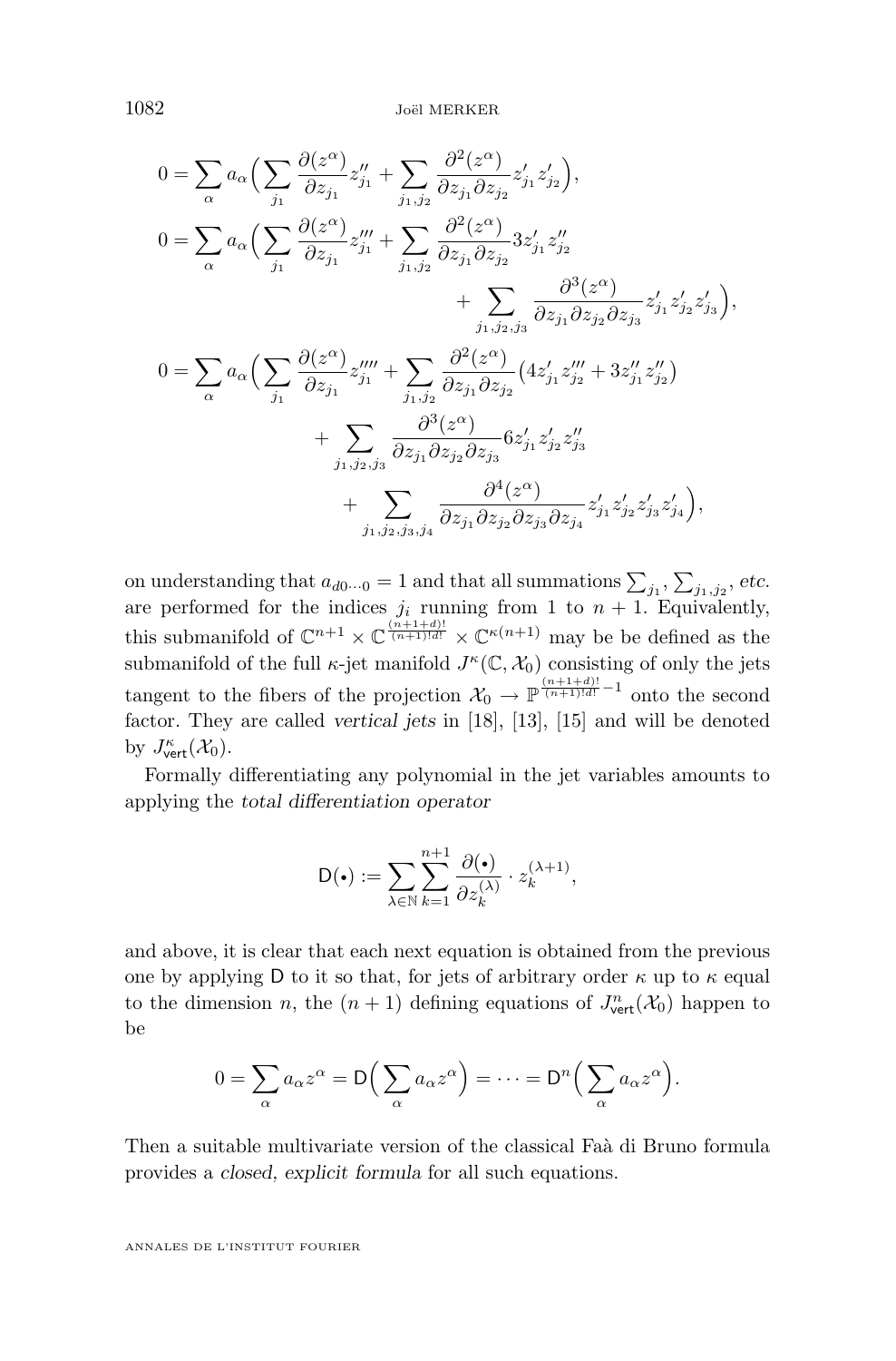LEMMA 1 (see [\[2\]](#page-27-0), [\[11\]](#page-28-0)). — *The*  $n+1$  *defining equations of*  $J^n_{\text{vert}}(\mathcal{X}_0)$  write *as follows, where*  $\kappa = 0, 1, 2, \ldots, n$ :

$$
0 = \sum_{\substack{\alpha \in \mathbb{N}^{n+1} \\ |\alpha| \leqslant d \\ a_{d0\cdots 0}=1}} a_{\alpha} \sum_{e=1}^{\kappa} \sum_{\substack{1 \leqslant \lambda_1 < \cdots < \lambda_e \leqslant \kappa \\ \mu_1 \geqslant 1, \ldots, \mu_e \geqslant 1 \\ \mu_1 \lambda_1 + \cdots + \mu_e \lambda_e = \kappa \\ \sum_{j_1^1, \ldots, j_{\mu_1}^1 = 1 \\ \vdots \\ j_1^e, \ldots, j_{\mu_e}^e = 1}} \frac{\partial^{\mu_1 + \cdots + \mu_e}(\boldsymbol{z}^{\alpha})}{\partial z_{j_1^1} \cdots \partial z_{j_{\mu_1}^1} \cdots \partial z_{j_1^e} \cdots \partial z_{j_{\mu_e}^e}} z_{j_1^1}^{(\lambda_1)} \cdots z_{j_1^1}^{(\lambda_1)} \cdots z_{j_1^e}^{(\lambda_e)} \cdots z_{j_{\mu_e}^e}^{(\lambda_e)}.
$$

To read this general formula with the help of the formulas specialized above, we comment it backwards from its end.

The general monomial  $\prod_{\alpha} z_{\bullet}^{(\lambda_1)} \prod_{\alpha} z_{\bullet}^{(\lambda_2)} \cdots \prod_{\alpha} z_{\bullet}^{(\lambda_e)}$  in the jet variables gathers derivatives of increasing orders  $\lambda_1 < \lambda_2 < \cdots < \lambda_e$ , with  $\mu_1, \mu_2, \ldots, \mu_e$ counting their respective numbers. Then each monomial  $z^{\alpha}$  is subjected to a partial derivative of order  $\mu_1 + \mu_2 + \cdots + \mu_e$ , the total number of  $z_j^{(\lambda_i)}$  in the monomial in question. Since there are  $n+1$  variables  $z_i$ , the dots in the  $z_i^{(\lambda_i)}$ should receive indices, and in fact, there appear general sums  $\sum_{j_1^i,...,j_{\mu_i}^i=1}^{n+1}$ over *all possible* such indices. Notice that these observations are confirmed by the formulas developed above up to  $\kappa = 4$ .

In the sequel, we will in fact not need all the information of such a precise, explicit formula, but it will suffice to know that, among the  $n + 1$  defining equations, the equation numbered  $\kappa$  is a certain finite sum with certain integer coefficients of terms of the form

$$
\sum_{\substack{\beta \in \mathbb{N}^{n+1}, |\beta| \leq d \\ a_{d0} \ldots 0 = 1}} a_{\beta} \Big( \sum_{j_1, \ldots, j_e=1}^{n+1} \frac{\partial^e(z^{\beta})}{\partial z_{j_1} \cdots \partial z_{j_e}} \cdot z_{j_1}^{(\nu_1)} \cdots z_{j_e}^{(\nu_e)} \Big),
$$

where the derivative orders  $\nu_i \geq 1$  of the jet monomial  $z_{j_1}^{(\nu_1)} \cdots z_{j_e}^{(\nu_e)}$  are nondecreasing and where  $\nu_1 + \cdots + \nu_e = \kappa$ . The reader unacquainted with the Faà di Bruno combinatorics could readily prove this less informative representation by reasoning inductively on  $\kappa$ .

#### **2.3. Frames and generation by global sections**

Now, a globally defined vector field on the ambient space

$$
\mathbb{C}^{n+1}\times \mathbb{C}^{\frac{(n+1+d)!}{(n+1)!d!}}\times \mathbb{C}^{n(n+1)}
$$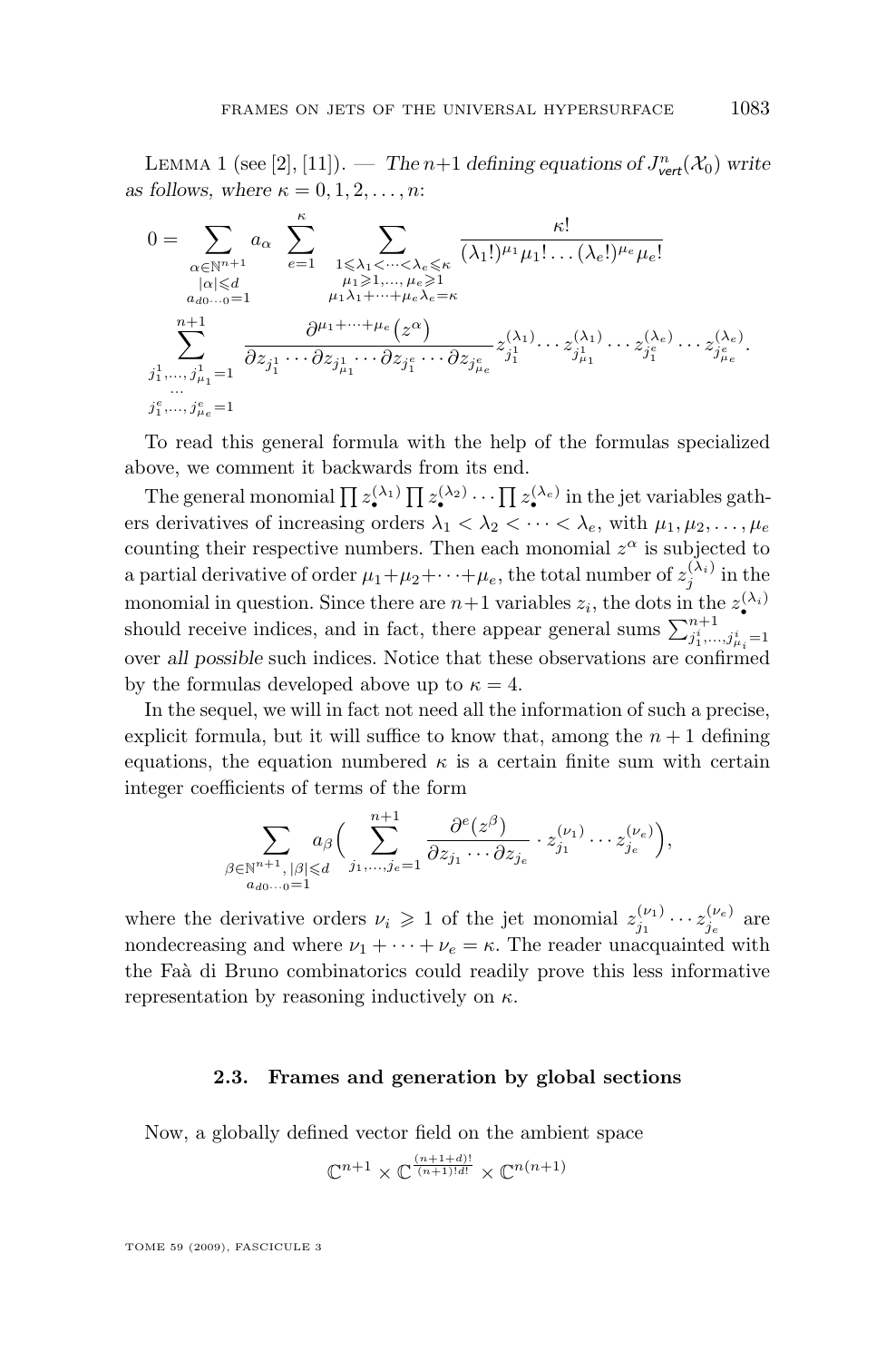writes under the general form

$$
T = \sum_{i=1}^{n+1} Z_i \frac{\partial}{\partial z_i} + \sum_{\substack{\alpha \in \mathbb{N}^{n+1} \\ |\alpha| \leq d, \alpha_1 < d}} A_\alpha \frac{\partial}{\partial a_\alpha} + \sum_{\substack{\alpha_1 \leq d \\ k=1}}^{n+1} Z'_k \frac{\partial}{\partial z'_k} + \sum_{k=1}^{n+1} Z''_k \frac{\partial}{\partial z''_k} + \dots + \sum_{k=1}^{n+1} Z_k^{(n)} \frac{\partial}{\partial z_k^{(n)}}.
$$

We shall seek vector fields of this form which should extend meromorphically to the full space of vertical jets and which should make a spanning frame of vectors tangent to  $J^n_{\text{vert}}(\mathcal{X})$  at almost every point, say outside a certain exceptional set. After twisting by

$$
(\bullet)\otimes \mathcal{O}_{\mathbb{P}^{n+1}}(c_n)\otimes \mathcal{O}_{\mathbb{P}^{(n+1+d)!\,((n+1)!d!)-1}}(c'_n)
$$

for some two suitable constants  $c_n \geq 1$  and  $c'_n \geq 1$ , one may in fact erase the appearing poles of the meromorphic coefficients, so that one may speak of global *holomorphic* sections instead of meromorphic sections.

THEOREM. — Let  $\tilde{\Sigma}$  be the closure, in  $J^n_{\text{vert}}(\mathcal{X})$ , of the Zariski closed subset of the space  $J^n_{\text{vert}}(\mathcal{X}_0)$  of vertical affine *jets defined by requiring that all* first order *jet vanish:*

$$
\widetilde{\Sigma}_0 := \left\{ (z_i, a_{\alpha}, z'_{j_1}, \dots, z^{(n)}_{j_n}) : z'_1 = z'_2 = \dots = z'_{n+1} = 0 \right\},\,
$$

*so that in any other standard affine chart*  $(t_0, \ldots, t_{\nu-1}, t_{\nu+1}, \ldots, t_{n+1}) \in$  $\mathbb{C}^{n+1}$  on  $\mathbb{P}^{n+1}(\mathbb{C})$ , the representation of  $\widetilde{\Sigma}$  is yielded by exactly the same *equations*

$$
0 = t'_0 = \dots = t'_{v-1} = t'_{v+1} = \dots = t'_{n+1}.
$$

*Then the following two properties hold true.*

•  $J^n_{\text{vert}}(\mathcal{X})\backslash\Sigma$  *is smooth of pure codimension equal to*  $n+1$  *at every point, namely, it is of pure dimension equal to*

$$
j_n^d := n + 1 + \frac{(n+1+d)!}{(n+1)!d!} + n(n+1) - (n+1) = \frac{(n+1+d)!}{(n+1)!d!} + n(n+1).
$$

• *The twisted tangent bundle*

$$
T_{J^n_{\text{vert}}(\mathcal{X})} \otimes \mathcal{O}_{\mathbb{P} \frac{(n+1+d)!}{((n+1)!d!)} - 1}(1)
$$

is generated by its global sections on  $J^n_{\text{vert}}(\mathcal{X}) \setminus \Sigma$ , that is to say: at every  $point p^{[n]} \in J^n_{\text{vert}}(\mathcal{X}) \setminus \Sigma$  *not lying in*  $\widetilde{\Sigma}$ *, one may find*  $j_n^d$  global *sections*  $\mathsf{T}_1,\ldots,\mathsf{T}_{j_n^d}$  over X of this twisted tangent bundle such that

$$
\mathbb{C} \mathsf{T}_1(p^{[n]}) \oplus \cdots \oplus \mathbb{C} \mathsf{T}_{j_n^d}(p^{[n]}) = T_{J^n_{\text{vert}}(\mathcal{X}),p^{[n]}}.
$$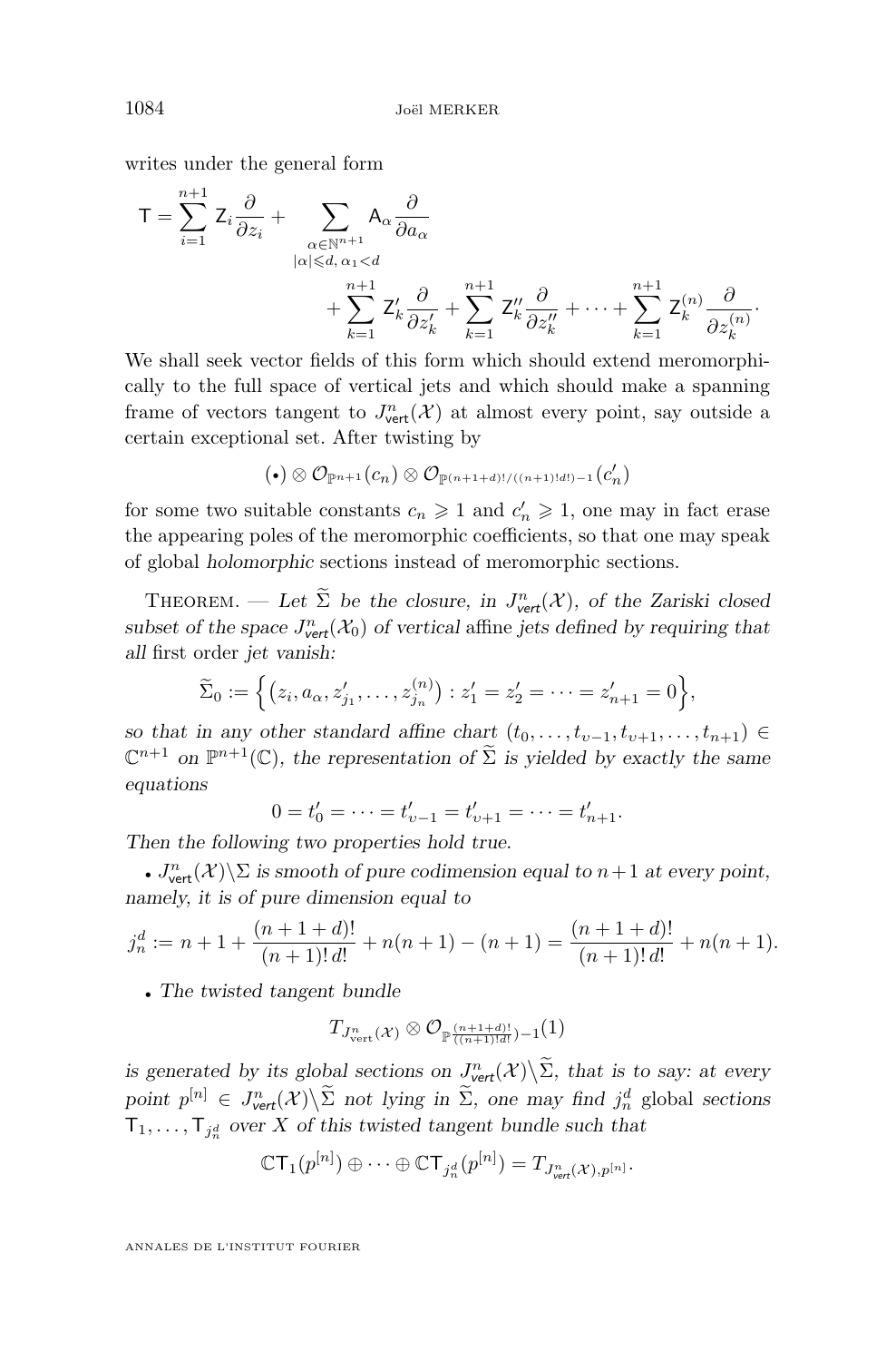#### **2.4. Comments about applications**

The simplicity of the defining equations of the avoided exceptional set  $\sum = \{z'_i = 0\}$  has considerable advantages in the study of Green-Griffiths algebraic degeneracy of entire holomorphic curves  $f: \mathbb{C} \to X$ .

Indeed, by employing jet differentials, one shows in a first moment that the *n*-jet  $j^n f$  of any such an f must satisfy<sup>(1)</sup> at least one nontrivial global algebraic differential equation  $P(j^n f) = 0$ . Then in a second moment, following Siu's strategy (see [\[18\]](#page-28-0), [\[13\]](#page-28-0), [\[15\]](#page-28-0), [\[6\]](#page-28-0)) which consists in applying some well chosen multi-derivations  $(T_1)^{\nu_1} \cdots (T_{j_n^d})^{\nu_{j_n^d}}$  to  $P(j^nf) = 0$  so as to get sufficiently many *supplementary* differential equations, one comes down to distinguishing two cases:

 $\triangleright$  either j<sup>n</sup> f(C)  $\not\subset \widetilde{\Sigma}$ ; in this first case, one is then able to show (see [\[15\]](#page-28-0), [\[6\]](#page-28-0)) that  $f(\mathbb{C})$  is contained in a certain proper algebraic subvariety  $Y \subsetneq X$ which is independent of f, and this yields *strong* algebraic degeneracy;

 $\triangleright$  or else j<sup>n</sup> f(ℂ) ⊂  $\widetilde{\Sigma}$  fully; in this second case, one cannot apply any derivation  $\mathsf{T}_1,\ldots,\mathsf{T}_{j_n^d}$ , but then the condition  $j^nf(\mathbb{C})\subset\Sigma$  simply reads  $0 \equiv f'_1(\zeta) \equiv f'_2(\zeta) \equiv \cdots \equiv f'_n(\zeta)$ , hence f is constant and strong degeneracy again holds *gratuitously*.

Quite differently, in [\[13\]](#page-28-0), [\[15\]](#page-28-0) and in a preliminary version of the present article as well, the exceptional set  $\Sigma$  that one had to avoid was substantially larger than  $\tilde{\Sigma}$ . Then as a consequence in these references, the condition  $j^n f \subset \Sigma$  in the second case above only meant that  $j^n f$  was contained in the intersection of  $X$  with some one-codimensional linear subspace  $H$ of  $\mathbb{P}^{n+1}(\mathbb{C})$  which in general depended upon f, so that only *weak* algebraic degeneracy of  $f(\mathbb{C})$  could be deduced<sup>(2)</sup>. Here is the weaker statement which we generalize in arbitrary dimension  $n \geq 2$ .

THEOREM'. — Let  $\Sigma$  be the closure, in  $J^n_{\text{vert}}(\mathcal{X})$ , of the Zariski closed subset of the space  $J^n_{\text{vert}}(\mathcal{X}_0)$  of vertical affine *jets defined by requiring that all* n × n *Wronskians vanish:*

$$
\Sigma_0 := \Big\{ \big(z_i, a_\alpha, z'_{j_1}, \dots, z^{(n)}_{j_n} \big) : 0 = \det \big(z^{(\lambda_j)}_i \big)_{1 \leqslant i, j \leqslant n+1}
$$
  
for all  $\lambda_1, \dots, \lambda_n$  with  $1 \leqslant \lambda_j \leqslant n \Big\}.$ 

*Then the twisted tangent bundle*

 $T_{J^n_{\text{vert}}(\mathcal{X})}\otimes \mathcal{O}_{\mathbb{P}^{n+1}}\big(\frac{1}{2}(n^2+5n)\big)\otimes \mathcal{O}_{\mathbb{P}^{(n+1+d)!\,((n+1)!d!)-1}}(1)$ 

*is generated by its global sections at every point of*  $J^n_{\text{vert}}(\mathcal{X}) \setminus \Sigma$ .

 $(1)$  *See* [\[9\]](#page-28-0), [\[3\]](#page-27-0), [\[18\]](#page-28-0), [\[17\]](#page-28-0), [\[16\]](#page-28-0), [\[5\]](#page-28-0); we only summarize very briefly the ideas here.

 $(2)$  A more careful inspection shows that in fact, H is 2-codimensional (Simone Diverio).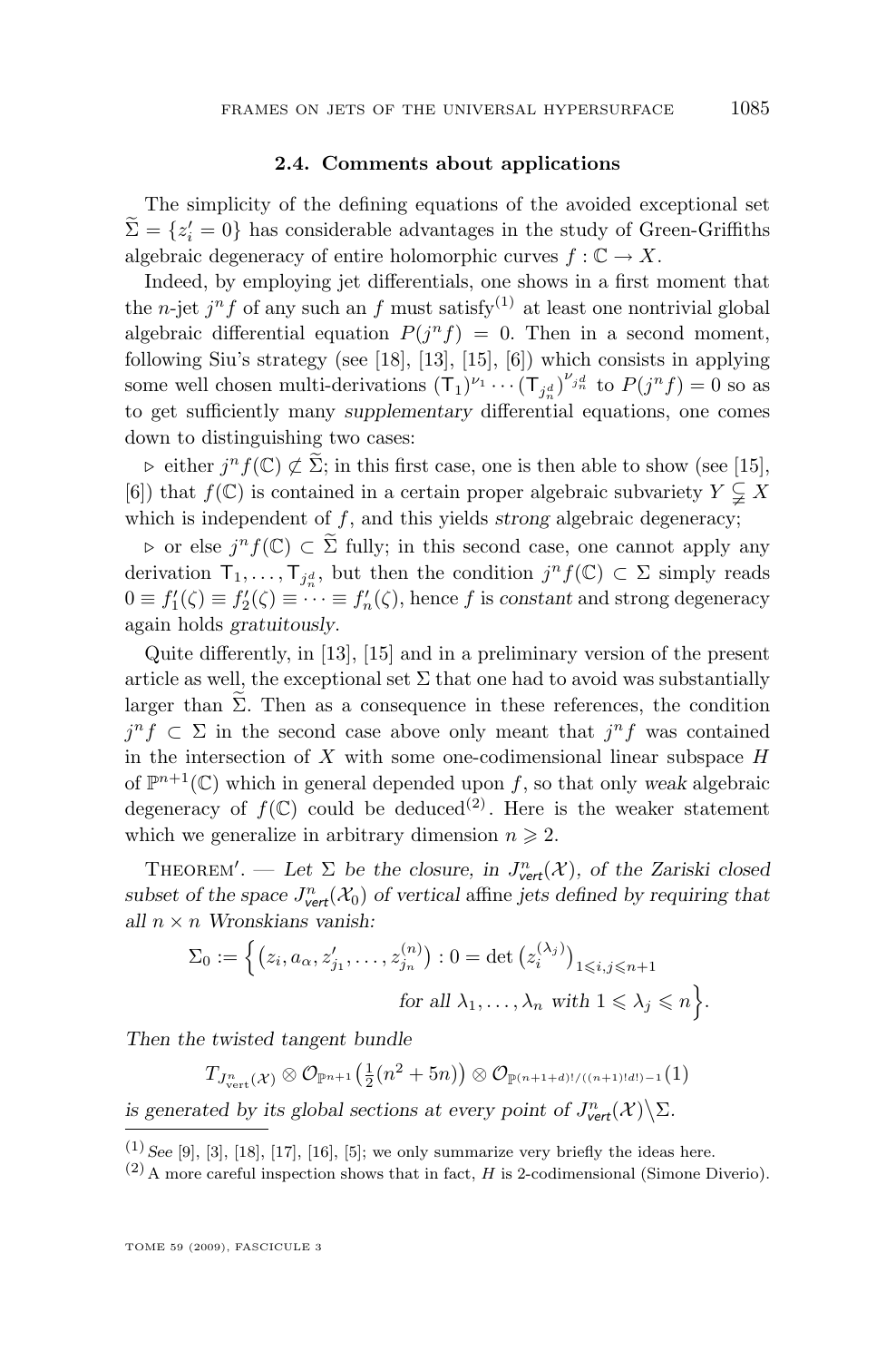Notice that the twisting order  $\frac{1}{2}(n^2 + 5n)$  along the z-direction is smaller than the one  $n^2 + 2n$  of the preceding theorem: a certain price has to be "paid" in order to shrink the exceptional set, and to thereby gain strong degeneracy.

As said, one may verify that the vanishing of all  $n \times n$  minors of the  $n \times (n+1)$  Wronskian-like matrix  $(f_j^{(\lambda)}(\zeta))_{1 \leq \lambda, j \leq n+1}$  implies that the components  $f_1(\zeta), \ldots, f_{n+1}(\zeta)$  satisfy at least two linearly independent linear relations

$$
0 \equiv \sum_{i=1}^{n+1} a_i f_i(\zeta) \equiv \sum_{i=1}^{n+1} b_i f_i(\zeta),
$$

for  $\zeta \in \mathbb{C}$ , with no universal control on the coefficients  $a_i, b_i$ .

Before proceeding to establishing the two theorems, let us check that the set  $\Sigma$  is represented by the same kind of equations  $0 = t'_1 = \cdots = t'_{\nu-1} =$  $t'_{\nu+1} = \cdots = t'_{n+1}$  in any other standard chart  $\{Z_{\nu} \neq 0\}$  on  $\mathbb{P}^{n+1}(\mathbb{C})$  in which the affine coordinates are defined just by

$$
t_0 = \frac{Z_0}{Z_v}, \dots, t_{v-1} = \frac{Z_{v-1}}{Z_v}, t_{v+1} = \frac{Z_{v+1}}{Z_v}, \dots, t_{n+1} = \frac{Z_{n+1}}{Z_v}.
$$

Indeed, coming back to the definition  $z_i = Z_i/Z_0$  of the  $z_i$ ,  $i = 1, \ldots, n+1$ , the change of chart  $\{Z_0 \neq 0\} \rightarrow \{Z_v \neq 0\}$  is given by the well known basic formulas

$$
t_0 = \frac{1}{z_v}, \dots, t_{v-1} = \frac{z_{v-1}}{z_v}, t_{v+1} = \frac{z_{v+1}}{z_v}, \dots, t_{n+1} = \frac{z_{n+1}}{z_v},
$$

whence by differentiating the right-hand sides as if they virtually depended upon a variable  $\zeta \in \mathbb{C}$ , we get the transformation rules for the first order jets

$$
t'_{0} = -\frac{z'_{v}}{z_{v}^{2}}, \dots, t'_{v-1} = \frac{z'_{v-1}}{z_{v}} - \frac{z_{v-1}z'_{v}}{z_{v}^{2}},
$$
  

$$
t'_{v+1} = \frac{z'_{v+1}}{z_{v}} - \frac{z_{v+1}z'_{v}}{z_{v}^{2}}, \dots, t'_{n+1} = \frac{z'_{n+1}}{z_{v}} - \frac{z_{n+1}z'_{v}}{z_{v}^{2}}.
$$

Then visibly, the two representations

 $\{0 = z'_1 = \cdots = z'_{n+1}\}\$ and  $\{0 = t'_0 = \cdots = t'_{v-1} = t'_{v+1} = \cdots = t'_{n+1}\}\$ 

of the set  $\Sigma$  coincide coherently on the intersection  $\{Z_0 \neq 0\} \cap \{Z_v \neq 0\}$  of the two affine charts. One may verify that  $\Sigma$  also enjoys a similar invariance property.

**Organization.** — The remainder of the paper is entirely devoted to the proof of the first theorem. When necessary, we shall briefly indicate which mild modifications suffice to gain the second theorem at the same time.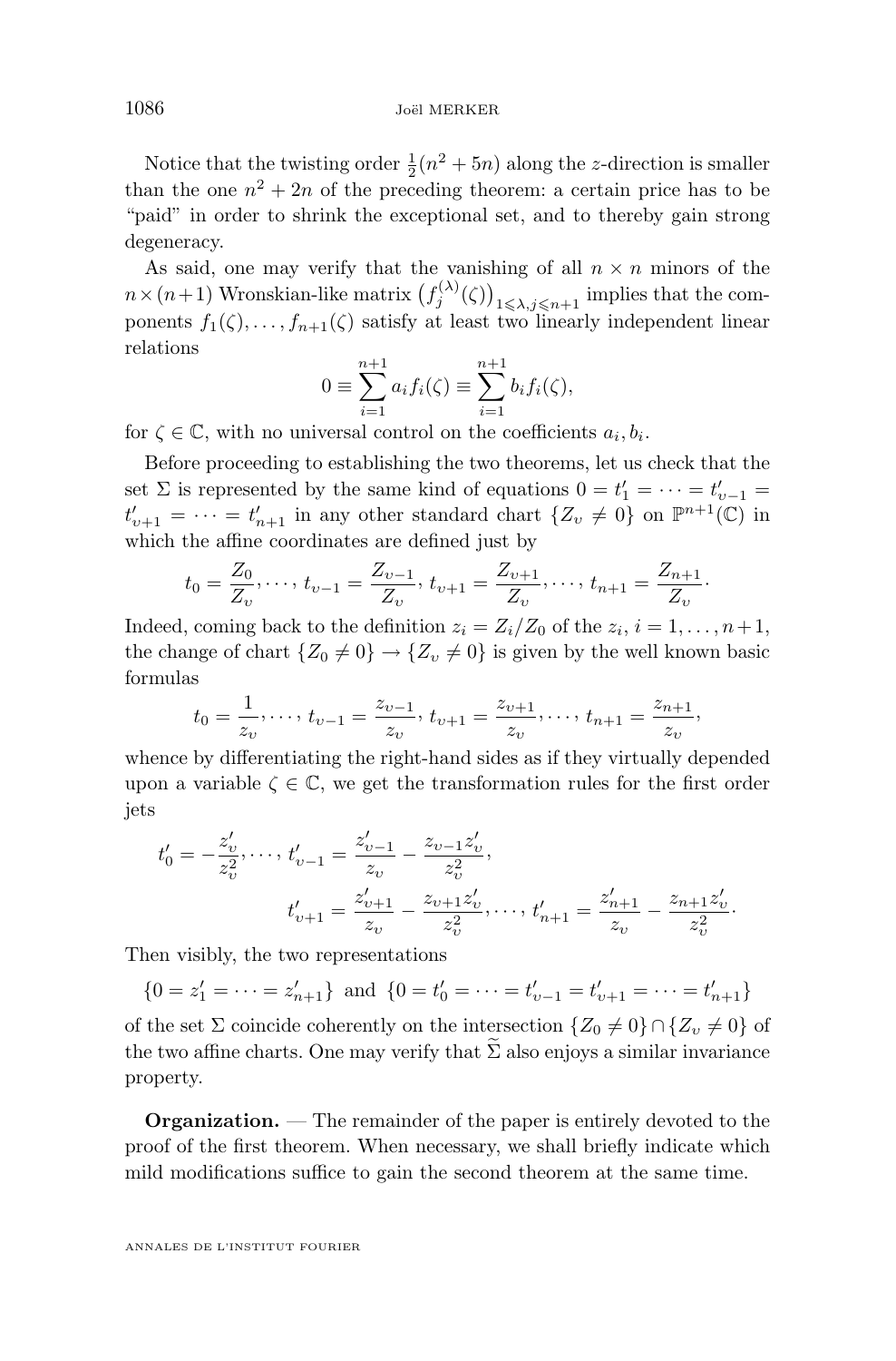#### **3. First package of coefficient vector fields**

#### **3.1. First family of global sections**

We begin by seeking tangent vector fields globally defined over

$$
\mathbb{C}^{n+1}\times \mathbb{C}^{\frac{(n+1+d)!}{(n+1)!d!}}\times \mathbb{C}^{n(n+1)}
$$

of the specific, short form

$$
\mathsf{T}=\sum_{|\alpha|\leqslant n}\mathsf{A}_{\alpha}\frac{\partial}{\partial a_{\alpha}}
$$

in the space of only the coefficient variables  $a_{\alpha}$ , up to length n. Afterwards, we shall deal with

$$
\sum_{\substack{n \leqslant |\alpha| \leqslant d \\ \alpha_1 < d}} \mathsf{A}_{\alpha} \frac{\partial}{\partial a_{\alpha}}
$$

,

and in Section 4, the remaining directions  $\frac{\partial}{\partial z_i}$  and  $\frac{\partial}{\partial z_j^{(\lambda)}}$  will complete the sought generating tangent vector fields.

Any arbitrary point  $p^{[n]} \in J^n_{\text{vert}}(\mathcal{X}_0)$  not in  $\Sigma$  lies in at least one of the open sets  $\{z_i' \neq 0\}$ . Fixing such an index i with  $1 \leq i \leq n+1$ , we shall construct a collection of vector fields of the above form that are defined in  $\{z_i' \neq 0\}$  and that extend meromorphically to  $J^n_{\text{vert}}(\mathcal{X})$ . To this aim, let us rewrite the defining equations of  $J^n_{\text{vert}}(\mathcal{X}_0)$  under the following convenient form, in which we denote by  $\epsilon_i = (0, \ldots, 1, \ldots, 0)$  the *i*-th basic multiindex having 1 at the *i*-th place and 0 elsewhere, whence  $n \epsilon_i = (0, \ldots, n, \ldots, 0)$ :

$$
\begin{cases}\n0 = a_0 + a_{\epsilon_i} z_i + \cdots + a_{n\epsilon_i} z_i^n + \sum_{\beta \neq \epsilon_i, ..., n\epsilon_i, 1 \leq |\beta| \leq d} a_{\beta} z^{\beta}, \\
0 = a_{\epsilon_i} D(z_i) + \cdots + a_{n\epsilon_i} D(z_i^n) + \sum_{\beta \neq \epsilon_i, ..., n\epsilon_i, 1 \leq |\beta| \leq d} a_{\beta} D(z^{\beta}), \\
\vdots \\
0 = a_{\epsilon_i} D^n(z_i) + \cdots + a_{n\epsilon_i} D^n(z_i^n) + \sum_{\beta \neq \epsilon_i, ..., n\epsilon_i, 1 \leq |\beta| \leq d} a_{\beta} D^n(z^{\beta}).\n\end{cases}
$$

Here in the last n lines, we emphasize a generalized  $n \times n$  Wronskian-like matrix, about which the next lemma states that its determinant is nonzero *if and only if*  $z'_i \neq 0$ , an assumption we made. For short in the sequel, we shall write  $(z_i^k)^{(\kappa)}$  instead of  $D^{\kappa}(z_i^k)$ , since it is now clear and unambiguous that primes denote abstract jet variables.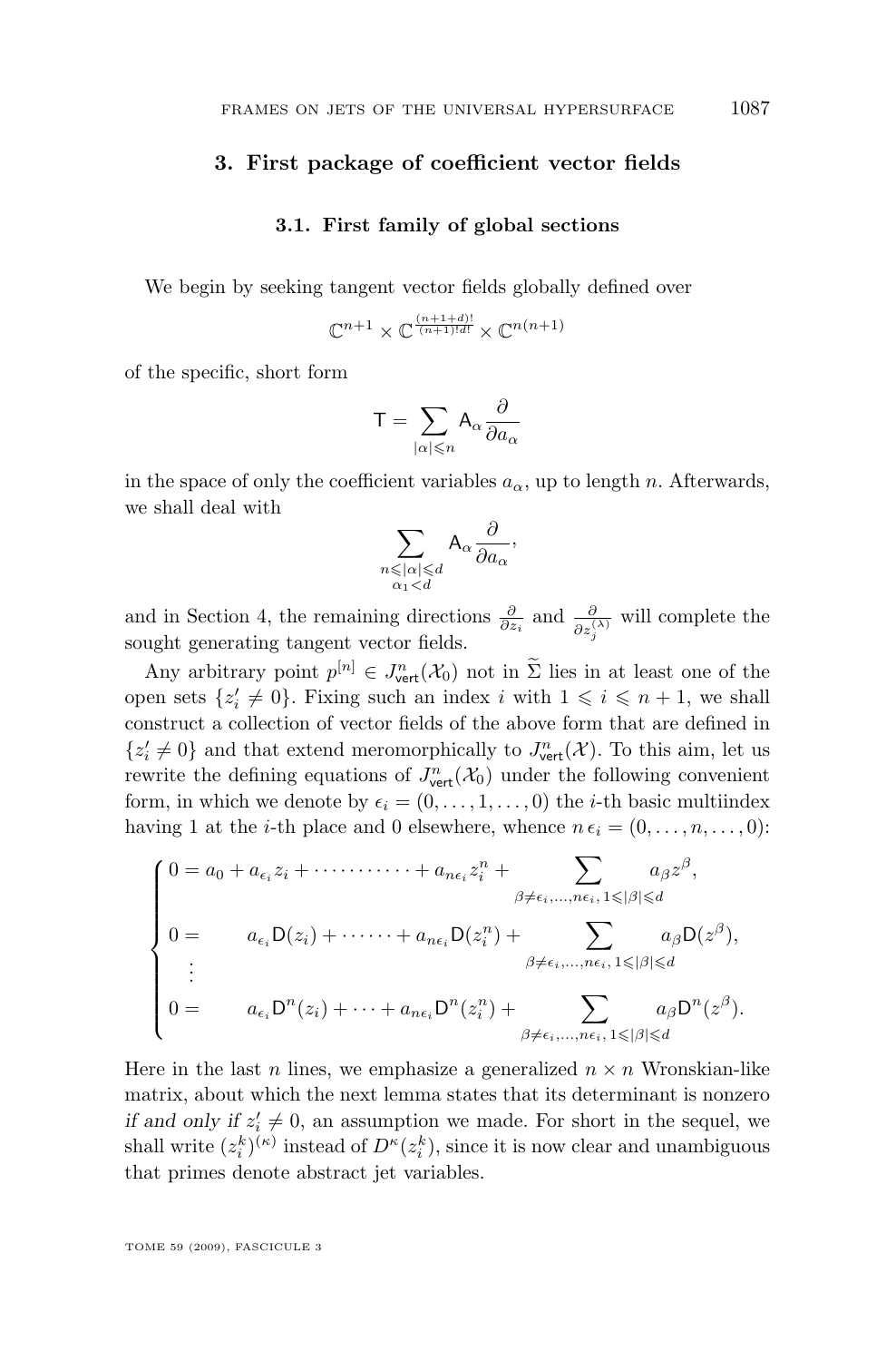LEMMA . — *For every*  $i = 1, 2, \ldots, n + 1$ , one has

$$
\begin{vmatrix} z'_i & (z_i^2)' & \cdots & (z_i^n)' \\ z''_i & (z_i^2)'' & \cdots & (z_i^n)'' \\ \vdots & \vdots & & \vdots \\ z_i^{(n)} & (z_i^2)^{(n)} & \cdots & (z_i^n)^{(n)} \end{vmatrix} = 1! \cdot 2! \cdot \cdot \cdot n! \cdot z'_i (z'_i)^2 \cdots (z'_i)^n
$$

$$
= 1! \cdot 2! \cdot \cdot \cdot n! \cdot (z'_i)^{\frac{1}{2}n(n+1)}.
$$

Our appendix is devoted to the proof of this elementary, but not straightforward, determinantal identity. As a result, we immediately deduce that  $J^n_{\text{vert}}(\mathcal{X}_0)$  is smooth of pure codimension  $n+1$  at each one of its points which lies in  $\{z_i' \neq 0\}$ , for the last n defining equations written above can at first be solved with respect to  $a_{\epsilon_i}, \ldots, a_{n\epsilon_i}$  thanks to Cramer's rule, while the first defining equation is trivially solvable with respect to  $a_0$ . In other words, in our open set  $\{z_i' \neq 0\}$ , the vertical affine jet manifold may be represented as a plain semi-global *graph*

 $a_0, a_{\epsilon_i}, \ldots, a_{n\epsilon_i}$  = certain functions of  $z, z', \ldots, z^{(n)}, \widetilde{a}_i$ ,

where  $\tilde{a}_i := (a_{\beta})_{\substack{\beta \neq 0, \epsilon_i, \dots, n\epsilon_i \\ 1 \leq \beta \leq d}}$  gathers all the other coefficients of the univer- $1 \leqslant |\beta| \leqslant d$ sal hypersurface.

Now, we seek vector fields of the form  $\mathsf{T} = \sum_{|\alpha| \leq n} \mathsf{A}_\alpha \frac{\partial}{\partial a_\alpha}$  which would be tangent to  $J^n_{\text{vert}}(\mathcal{X}_0)$  with the length of the appearing multiindices being bounded by *n*. For this reason, and because the equations of  $J^n_{\text{vert}}(\mathcal{X}_0)$  are *linear* with respect to the coefficients  $a_{\beta}$ , when one applies such a derivation T to the equations in question, every monomial  $z^{\beta}$  with  $n + 1 \leq \vert \beta \vert \leq d$ disappears automatically, hence we come down to solving the following linear system:

$$
\begin{cases}\n0 = A_0 + A_{\epsilon_i} z_i + \cdots + A_{n\epsilon_i} z_i^n + \sum_{\alpha \neq \epsilon_i, ..., n\epsilon_i, 1 \leq |\alpha| \leq n} A_{\alpha} z^{\alpha}, \\
0 = A_{\epsilon_i} z_i' + \cdots + A_{n\epsilon_i} (z_i^n)' + \sum_{\alpha \neq \epsilon_i, ..., n\epsilon_i, 1 \leq |\alpha| \leq n} A_{\alpha} (z^{\alpha})', \\
\vdots \\
0 = A_{\epsilon_i} z_i^{(n)} + \cdots + A_{n\epsilon_i} (z_i^n)^{(n)} + \sum_{\alpha \neq \epsilon_i, ..., n\epsilon_i, 1 \leq |\alpha| \leq n} A_{\alpha} (z^{\alpha})^{(n)},\n\end{cases}
$$

having the  $A_{\alpha}$  as unknowns, where notably,  $|\alpha| \leq n$  everywhere.

Noticing that the number of directions  $\frac{\partial}{\partial a_{\alpha}}$  equals  $\frac{(n+1+n)!}{(n+1)!n!}$  while the number of equations above equals  $n + 1$ , we may now claim that for every  $\alpha \neq 0, \epsilon_i, \ldots, n\epsilon_i$  with  $|\alpha| \leq n$ , there are  $\frac{(n+1+n)!}{(n+1)!n!} - (n+1)$  linearly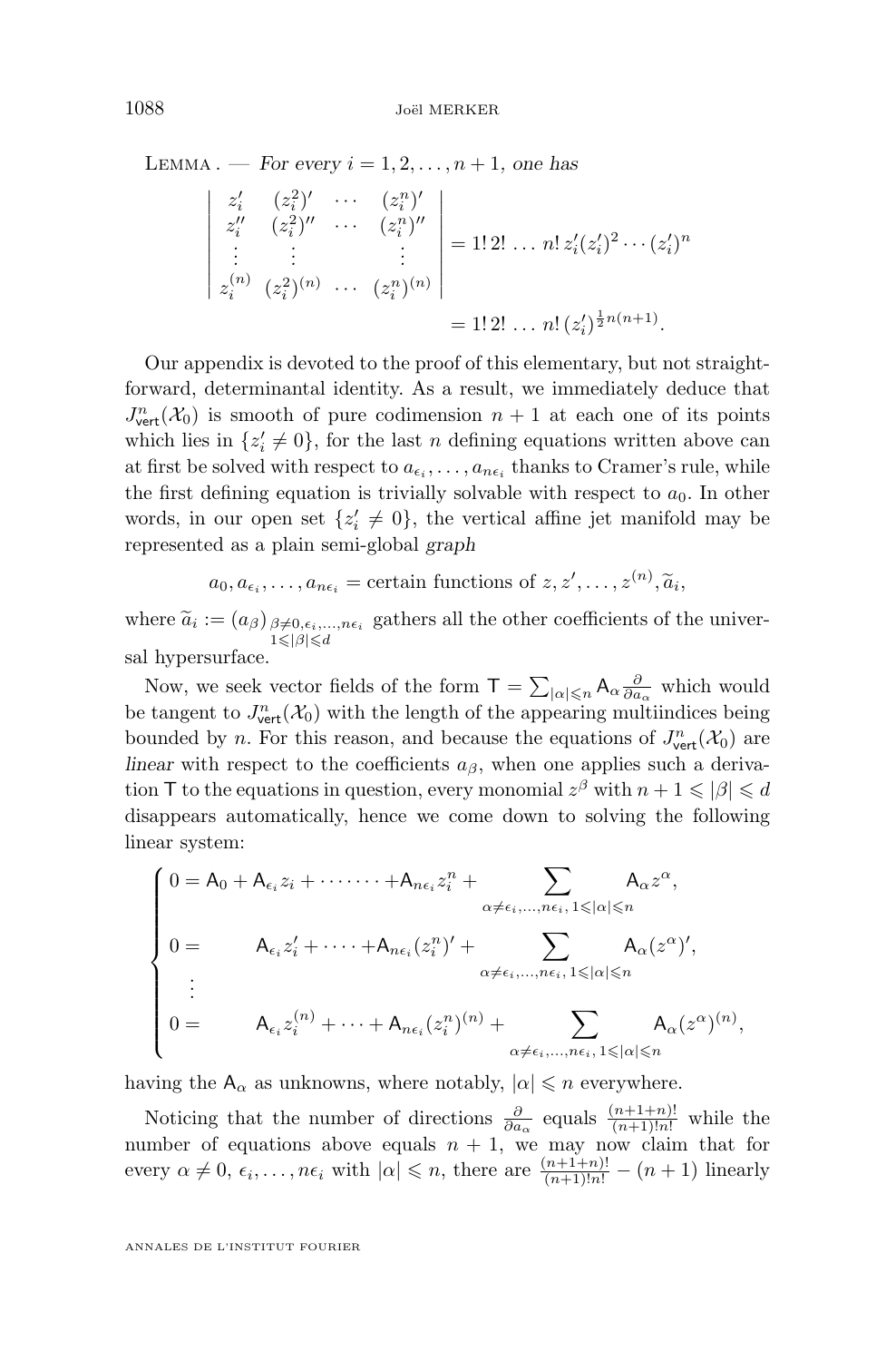independent vector fields of the specific form

$$
\frac{\partial}{\partial a_{\alpha}} - \mathsf{B}_{\alpha,0}^i \frac{\partial}{\partial a_0} - \mathsf{B}_{\alpha,1}^i \frac{\partial}{\partial a_{\epsilon_i}} - \dots - \mathsf{B}_{\alpha,n}^i \frac{\partial}{\partial a_{n\epsilon_i}}
$$

that are tangent to the (semi-global) graph  $J^n_{\text{vert}}(\mathcal{X}_0) \cap \{z'_i \neq 0\}$ , that is to say, the coefficients of which satisfy the written linear system. In order to insure meromorphic prolongation to projective spaces (see below), it is convenient to multiply in advance the basic vector field  $\partial/\partial a_{\alpha}$  of such a kind of sought vector field by the Wronskian-like determinant

$$
\Delta(z'_i) := 1! \, 2! \, \dots \, n! \, (z'_i)^{\frac{1}{2}n(n+1)}
$$

that the lemma computed. In sum, for any  $\alpha$  with  $1 \leq \alpha \leq n$  which is different from  $0, \epsilon_i, \ldots, n\epsilon_i$ , the vector field:

$$
\mathsf{T}_{\alpha} := \Delta(z_i') \frac{\partial}{\partial a_{\alpha}} - \mathsf{B}_{\alpha,0}^i \frac{\partial}{\partial a_0} - \mathsf{B}_{\alpha,1}^i \frac{\partial}{\partial a_{\epsilon_i}} - \cdots - \mathsf{B}_{\alpha,n}^i \frac{\partial}{\partial a_{n\epsilon_i}}
$$

is tangent to  $J^n_{\text{vert}}(\mathcal{X}_0) \cap \{z_i' \neq 0\}$  if and only if its unknown coefficients  $\mathsf{B}^i_{\alpha,k}$ satisfy the linear system

$$
\begin{cases}\n0 = -\mathsf{B}_{\alpha,0}^i - \mathsf{B}_{\alpha,1}^i z_i - \dots - \mathsf{B}_{\alpha,n}^i z_i^n + \Delta(z_i') z^{\alpha}, \\
0 = -\mathsf{B}_{\alpha,1}^i z_i' - \dots - \mathsf{B}_{\alpha,n}^i (z_i^n)' + \Delta(z_i') (z^{\alpha})', \\
\vdots \\
0 = -\mathsf{B}_{\alpha,1}^i z_i^{(n)} - \dots - \mathsf{B}_{\alpha,n}^i (z_i^n)^{(n)} + \Delta(z_i') (z^{\alpha})^{(n)}.\n\end{cases}
$$

A basic application of Cramer's rule now enable us to solve the last  $n$ equations, and afterwards, we may then substitute the obtained solutions in the first equation:

$$
\begin{cases}\n\mathsf{B}_{\alpha,k}^i := \begin{vmatrix}\nz_i' & \cdots & (z^{\alpha})' & \cdots & (z_i^n)'\n\vdots & \vdots & \vdots & \vdots \\
z_i^{(n)} & \cdots & (z^{\alpha})^{(n)} & \cdots & (z_i^n)^{(n)}\n\end{vmatrix}\n\end{cases} \quad (\kappa\text{-th column}, 1 \leq k \leq n),
$$
\n
$$
\mathsf{B}_{\alpha,0}^i := -\mathsf{B}_{\alpha,1}^i z_i - \cdots - \mathsf{B}_{\alpha,n}^i z_i^n + \Delta(z_i') z^{\alpha}.
$$

Clearly, the so obtained vector fields  $\mathsf{T}_{\alpha}$  with  $\alpha \neq 0, \epsilon_i, \ldots, n\epsilon_i$  are linearly independent at every point of  $J^n_{\text{vert}}(\mathcal{X}_0) \cap \{z_i' = 0\}.$ 

#### **3.2. Meromorphic prolongation and computation of pole orders**

Recall that any polynomial  $P(t_0, \ldots, t_{\nu-1}, t_{\nu+1}, \ldots, t_{n+1})$  of degree  $e \geq 1$ on an affine  $\mathbb{C}^{n+1} \subset \mathbb{P}^{n+1}$ , when viewed as a meromorphic map  $\mathbb{P}^{n+1} \to \mathbb{P}^1$ ,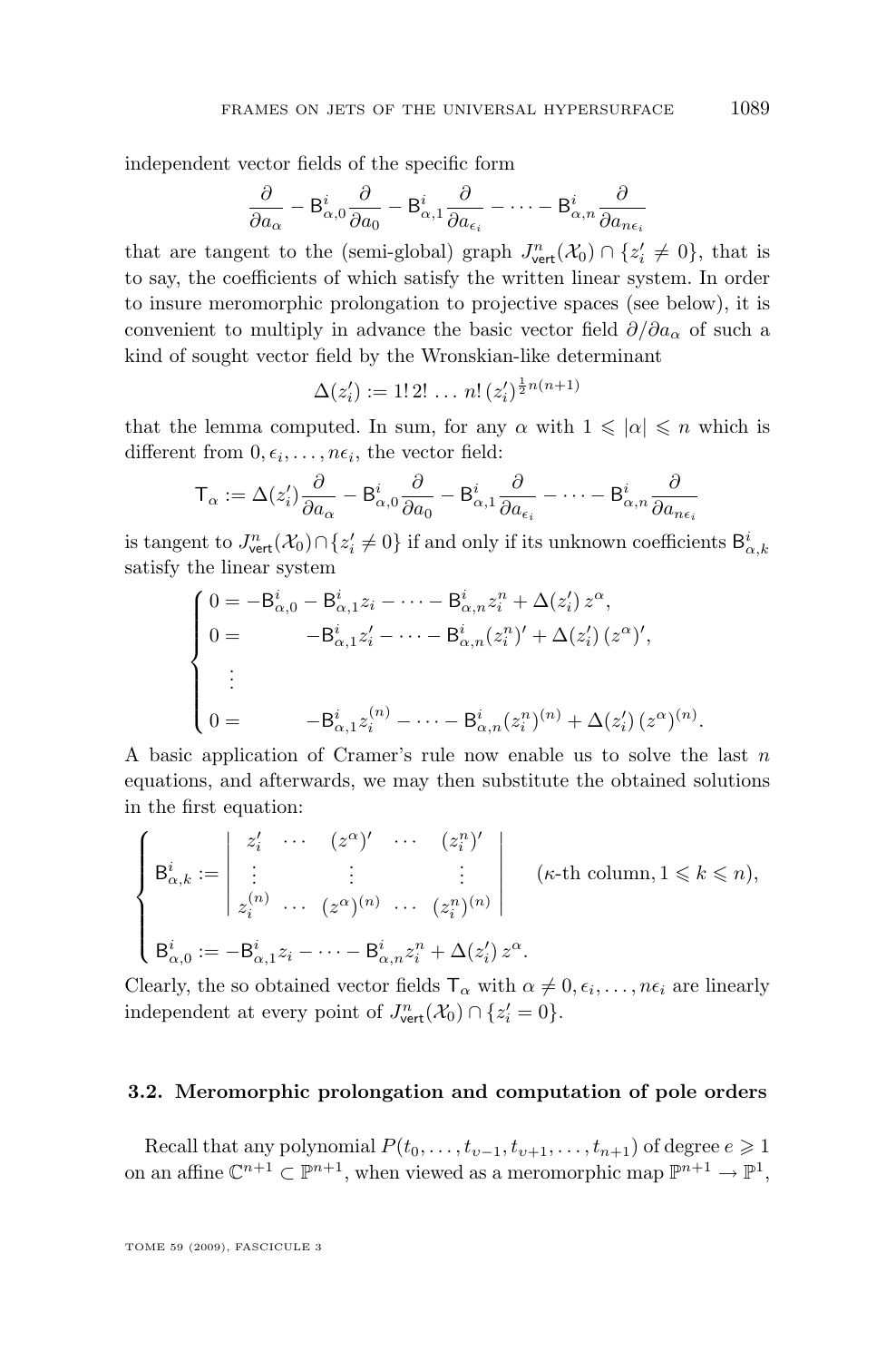has pole order equal to  $e$ , for a change of standard affine chart:

$$
t_0 = \frac{1}{z_v}, \dots, t_{v-1} = \frac{z_{v-1}}{z_v}, \dots, t_{v+1} = \frac{z_{v+1}}{z_v}, \dots, t_{n+1} = \frac{z_{n+1}}{z_v},
$$

transfers P to  $P(1/z_v, \ldots, z_{v-1}/z_v, z_{v+1}/z_v, \ldots, z_{n+1}/z_v)$ . Through such an inversion map, the first-order jets, second-order jets, *etc.*, are transferred to

$$
\frac{z_i'}{z_v} - \frac{z_i z_v'}{z_v^2}, \quad \frac{z_i''}{z_v} - 2\frac{z_i' z_v'}{z_v^2} - \frac{z_i z_v''}{z_v^2} + 2\frac{z_i z_v' z_v'}{z_v^3}, \quad \text{etc.,}
$$

hence by just looking at the maximal power of  $z_v$  at the denominator, one easily observes by induction that

Pole-order 
$$
[z^{\alpha}(z')^{\alpha^1} \cdots (z^{(n)})^{\alpha^n}] = |\alpha| + |\alpha^1| + \cdots + |\alpha^n| + n
$$
,

and furthermore, one differentiation of such a monomial increases its pole order by just one unit. Now, we claim that

$$
\begin{array}{ll} \mathsf{Pole-order}\big[\Delta(z'_i)\big]=n^2+n, \\ \mathsf{Pole-order}\big[\mathsf{B}_{\alpha,k}^i\big] &=|\alpha|+n^2+n-k, \\ \mathsf{Pole-order}\big[\mathsf{B}_{\alpha,0}^i\big] &=|\alpha|+n^2+n, \end{array}
$$

so that the highest pole order occurs to be the coefficient  $B_{\alpha,0}^i$  of  $\frac{\partial}{\partial a_0}$  in each  $T_{\alpha}$ .

Indeed, replacing the entries of the determinant  $\Delta(z_i')$  plainly by the nonnegative integers which indicate the pole orders, we may write symbolically

Pole-order 
$$
[\Delta(z'_i)]
$$
 = Pole-order of\n
$$
\begin{vmatrix}\n2 & 3 & 4 & \cdots & n+1 \\
3 & 4 & 5 & \cdots & n+2 \\
4 & 5 & 6 & \cdots & n+3 \\
\vdots & \vdots & \vdots & \ddots & \vdots \\
n+1 & n+2 & n+3 & \cdots & 2n\n\end{vmatrix}
$$

When one expands the determinant as a sum of monomials with  $\pm$  signs, pole orders are just added, symbolically speaking. Then one easily convinces oneself that *each one* of the obtained monomials has the *same* pole order, hence it suffices to compute the pole order of the monomial of the main diagonal, which is equal to  $2 + 4 + 6 + \cdots + 2n = n(n + 1)$ .

Next,  $\mathsf{B}_{\alpha,k}^i$  is obtained from  $\Delta(z_i')$  by replacing the k-th column of  $\Delta(z_i')$ by the new column of pole order entries  $|\alpha|+1, |\alpha|+2, \ldots, |\alpha|+n$ . The pole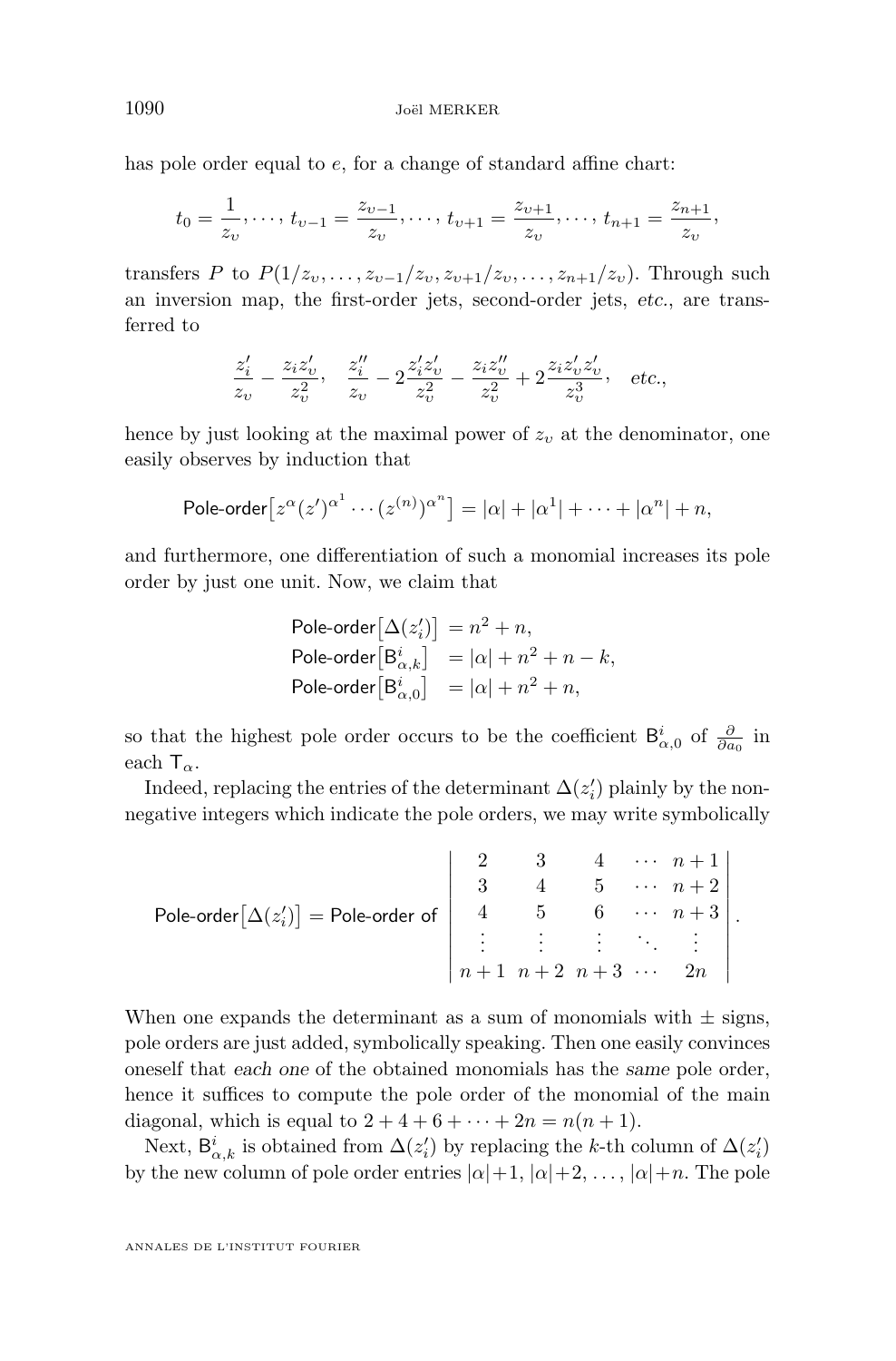order  $|\alpha|$  being "factorizable", we get

Pole-order 
$$
\left[B_{\alpha,k}^i\right] = |\alpha| + \text{Pole-order of}
$$

$$
\begin{vmatrix} 2 & 3 & \cdots & 1 & \cdots & n+1 \\ 3 & 4 & \cdots & 2 & \cdots & n+2 \\ \vdots & \vdots & \ddots & \vdots & \ddots & \vdots \\ n+1 & n+2 & \cdots & n & \cdots & 2n \end{vmatrix},
$$

where the central-looking column is the  $k$ -th, the only which differs from  $\Delta(z_i')$ . Again, one easily convinces oneself that the pole order of *each* one of the monomials obtained after expansion is the *same*, so that by looking again at the main diagonal:

Pole-order 
$$
[B^i_{\alpha,k}] = |\alpha| + 2 + \cdots + 2(k-1) + k + 2(k+1) + \cdots + 2n
$$
  
=  $|\alpha| + n(n+1) - k$ .

Finally, coming back to the definition of  $B^i_{\alpha,0}$ , one then immediately sees that each term in  $B_{\alpha,0}^i$  has the same pole order, equal to  $|\alpha| + n^2 + n$ .

In conclusion, the maximal pole order is reached by any  $B^i_{\alpha,0}$  with  $|\alpha|=n$ , and is equal to  $n^2+2n$ , as it appears in the statement of the main theorem. Clearly, the poles are compensated by the twisting  $(\bullet) \otimes \mathcal{O}_{\mathbb{P}^{n+1}}(n^2 + 2n)$ . Notice that the coefficients of the constructed  $T_{\alpha}$ 's depend only on the jet variables  $(z, z', \ldots, z^{(n)})$ , absolutely not on the coefficients  $a_{\beta}$ .

The other vector fields that we will construct in the remainder of the article, so as to complete a true framing, will all have pole order in the z-direction smaller than  $n^2 + 2n$ , and will all have pole order at most 1 in the a-direction.

#### **3.3. Modifications needed for the second theorem**

By assumption, at least one (classical) Wronskian  $\det(z_i^{(\lambda_j)})_{1\leqslant i,j\leqslant n+1}$ does not vanish, where we may assume that  $1 \leq \lambda_1 < \cdots < \lambda_n \leq n+1$ without loss of generality. To fix ideas, we shall work in the open set  $\{\det(z_i^{(j)})_{1\leq i,j\leq n}\neq 0\}$  and we shall denote

$$
\mathsf{W} := \det(z_i^{(j)})_{1 \leqslant i,j \leqslant n}.
$$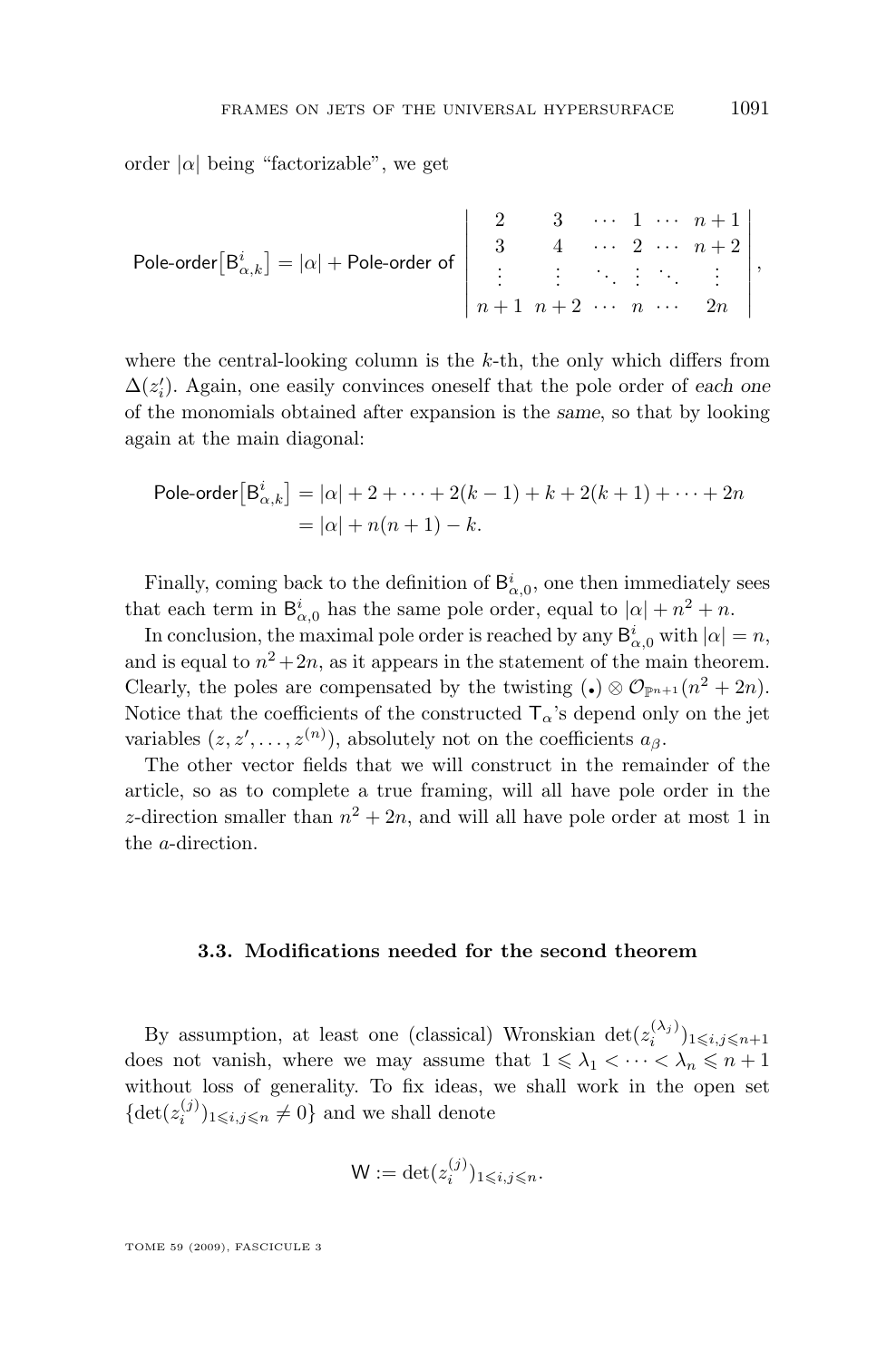Then again, the variety of vertical jets is checked to be, in the open set  $\{\det(z_i^{(j)})_{1\leq i,j\leq n}\neq 0\}$ , a semi-global graph of equations

$$
\begin{cases}\n0 = a_0 + a_{\epsilon_1} z_1 + \dots + a_{\epsilon_n} z_n + \sum_{\beta \neq \epsilon_1, \dots, \epsilon_n, 1 \leq |\beta| \leq d} a_{\beta} z^{\beta}, \\
0 = a_{\epsilon_1} z'_1 + \dots + a_{\epsilon_n} z'_n + \sum_{\beta \neq \epsilon_1, \dots, \epsilon_n, 1 \leq |\beta| \leq d} a_{\beta} (z^{\beta})', \\
\vdots \\
0 = a_{\epsilon_1} z_1^{(n)} + \dots + a_{\epsilon_n} z_n^{(n)} + \sum_{\beta \neq \epsilon_1, \dots, \epsilon_n, 1 \leq |\beta| \leq d} a_{\beta} (z^{\beta})^{(n)},\n\end{cases}
$$

having transversal coordinates  $(a_0, a_{\epsilon_1},..., a_{\epsilon_n})$ , the ones that are then clearly solvable here. Thus if, similarly as in the previous paragraphs, one seeks tangent vector fields of the specific form

$$
T_\alpha:=W\frac{\partial}{\partial a_\alpha}-B_{\alpha,0}\frac{\partial}{\partial a_0}-B_{\alpha,1}\frac{\partial}{\partial a_{\varepsilon_1}}-\cdots-B_{\alpha,n}\frac{\partial}{\partial a_{\varepsilon_n}},
$$

for any  $\alpha \in \mathbb{N}^{n+1}$  with  $|\alpha| \leq n$  and with  $\alpha \neq 0, \epsilon_1, \ldots, \epsilon_n$ , then the system we now have to solve becomes

$$
\begin{cases}\n0 = -\mathsf{B}_{\alpha,0} - \mathsf{B}_{\alpha,1}z_1 - \cdots - \mathsf{B}_{\alpha,n}z_n + \mathsf{W} \cdot z^{\alpha}, \\
0 = -\mathsf{B}_{\alpha,1}z'_1 - \cdots - \mathsf{B}_{\alpha,n}z'_n + \mathsf{W} \cdot (z^{\alpha})', \\
\vdots \\
0 = -\mathsf{B}_{\alpha,1}z_1^{(n)} - \cdots - \mathsf{B}_{\alpha,n}z_n^{(n)} + \mathsf{W} \cdot (z^{\alpha})^{(n)}.\n\end{cases}
$$

The unique solution is then again yielded by Cramer's rule:

$$
\mathsf{B}_{\alpha,k} := \left| \begin{array}{cccc} z_1' & \cdots & (z^{\alpha})' & \cdots & z_n' \\ \vdots & \vdots & \ddots & \vdots \\ z_1^{(n)} & \cdots & (z^{\alpha})^{(n)} & \cdots & z_n^{(n)} \end{array} \right| \quad (k\text{-th column}, 1 \leqslant k \leqslant n),
$$

 $B_{\alpha,0} := -B_{\alpha,1}z_1 - \cdots - B_{\alpha,n}z_n + W \cdot z^{\alpha}.$ 

One may now verify that

Pole order[M] = 
$$
\frac{1}{2}(n + 1)(n + 2)
$$
,  
\nPole order[B <sub>$\alpha, k$</sub> ] = 2 + ··· + (n + 1) – (k + 1) +  $|\alpha|$  + k  
\n=  $\frac{1}{2}(n^2 + 3n - 2) + |\alpha|$ ,  
\nPole order[B <sub>$\alpha, 0$</sub> ] =  $\frac{1}{2}(n^2 + 3n) + |\alpha|$ ,

so that the maximal pole order is reached by  $B_{\alpha,0}$  for any multiindex  $\alpha$ with  $|\alpha| = n$ , and is equal to  $\frac{1}{2}(n^2 + 5n)$ , as this appears in the second theorem.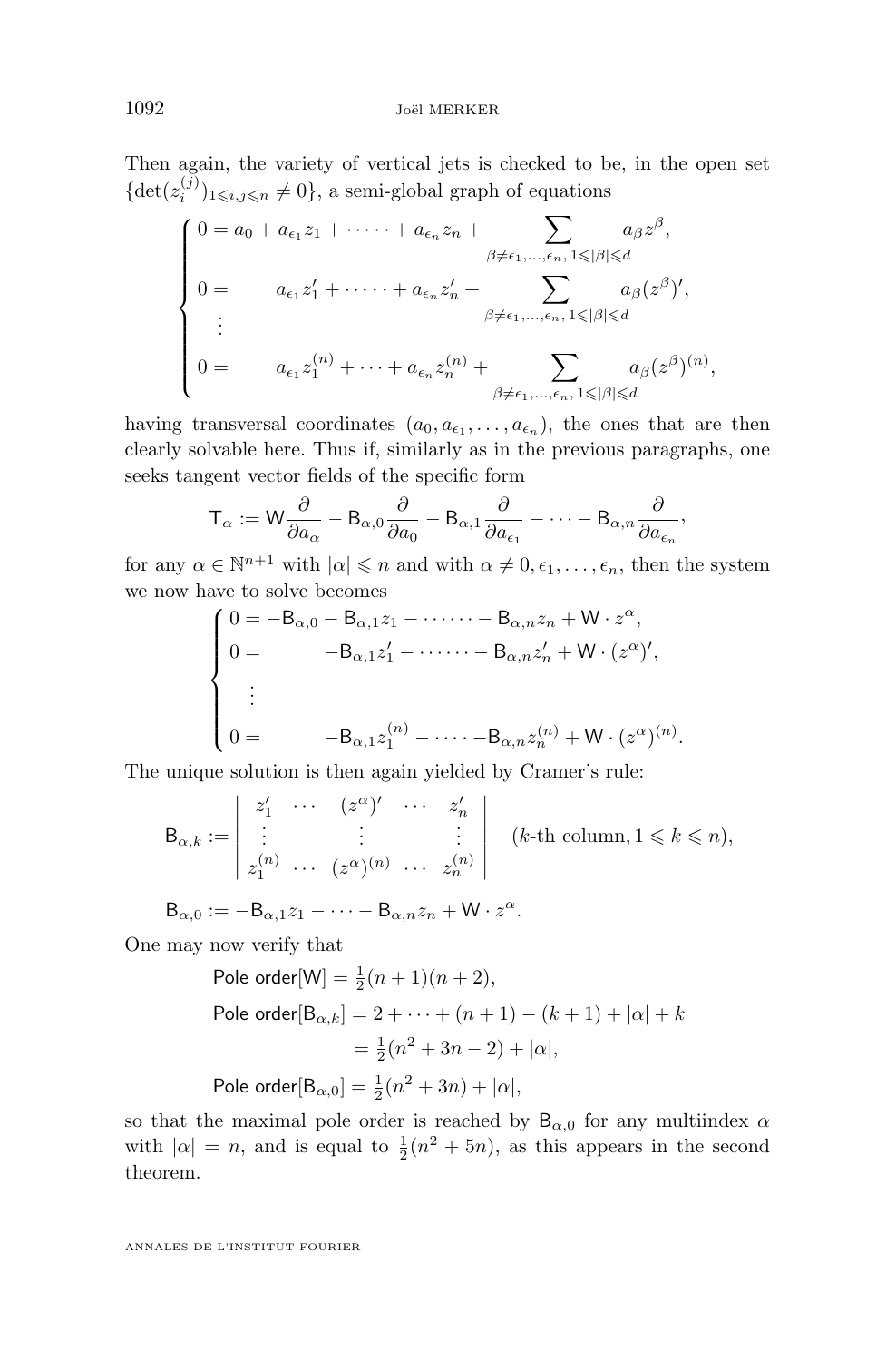The other vector fields that we will construct in the sequel will complete a generating set both for the first and for the second theorem and will have lower pole order in the z-direction.

#### **3.4. Higher lengths**

At present, we construct globally defined tangent vector fields which span, in the space of coefficients  $a_{\alpha}$ , the remaining directions

$$
\bigoplus_{\substack{n+1 \leqslant |\alpha| \leqslant d \\ \alpha_1 < d}} \mathbb{C} \frac{\partial}{\partial a_{\alpha}} \cdot
$$

For an arbitrary multiindex  $\ell = (\ell_1, \ell_2, \ldots, \ell_{n+1}) \in \mathbb{N}^{n+1}$  of length

$$
n + 1 = \ell_1 + \ell_2 + \dots + \ell_{n+1},
$$

we introduce the following family of vector fields living only in the space of a-variables  $\ddot{\phantom{a}}$ 

$$
\mathsf{T}_{\alpha}^{\ell_1,\ell_2,\ldots,\ell_{n+1}} = \mathsf{T}_{\alpha}^{\ell} = \sum_{\substack{\ell'+\ell''=\ell \\ \ell',\ell''\in\mathbb{N}^{n+1}}} (-1)^{|\ell''|} \frac{\ell!}{\ell'! \ell''!} z^{\ell''} \frac{\partial}{\partial a_{\alpha-\ell''}},
$$

where the indices  $\alpha$  are all possible indices satisfying

 $\alpha_1 \geq \ell_1, \ldots, \alpha_{n+1} \geq \ell_{n+1}, \quad |\alpha| \leq d \text{ and } \alpha_1 < d,$ 

and where the sum abbreviates

$$
\sum_{\ell'_1+\ell''_1=\ell_1}\cdots\sum_{\ell'_{n+1}+\ell''_{n+1}=\ell_{n+1}}.
$$

For instance, for  $n + 1 = 4$  and with the special choice  $\ell_1 = \ell_2 = 2$  (whence necessarily  $\ell_3 = \ell_4 = 0$ , we get the following family of vector fields defined for all  $\alpha$  with  $\alpha_1 \geq 2$ ,  $\alpha_2 \geq 2$ ,  $\alpha_3 \geq 0$ ,  $\alpha_4 \geq 0$  and  $|\alpha| \leq d$ ,  $\alpha_1 < d$ (compare [\[15,](#page-28-0) p. 373]):

$$
T_{\alpha}^{2,2,0,0} = \frac{\partial}{\partial a_{\alpha}} - 2z_1 \frac{\partial}{\partial a_{\alpha - \epsilon_1}} - 2z_2 \frac{\partial}{\partial a_{\alpha - \epsilon_2}} + z_1^2 \frac{\partial}{\partial a_{\alpha - 2\epsilon_1}} + 4z_1 z_2 \frac{\partial}{\partial a_{\alpha - \epsilon_1 - \epsilon_2}} + z_2^2 \frac{\partial}{\partial a_{\alpha - 2\epsilon_2}} - 2z_1^2 z_2 \frac{\partial}{\partial a_{\alpha - 2\epsilon_1 - \epsilon_2}} - 2z_1 z_2^2 \frac{\partial}{\partial a_{\alpha - \epsilon_1 - 2\epsilon_2}} + z_1^2 z_2^2 \frac{\partial}{\partial a_{\alpha - 2\epsilon_1 - 2\epsilon_2}}.
$$

After a moment's reflection, one may convince oneself that as  $\ell$  with  $|\ell| = n + 1$  runs and as  $\alpha$  with  $\alpha_i \geqslant \ell_i$  runs, the  $\mathsf{T}^\ell_\alpha$  together with the vector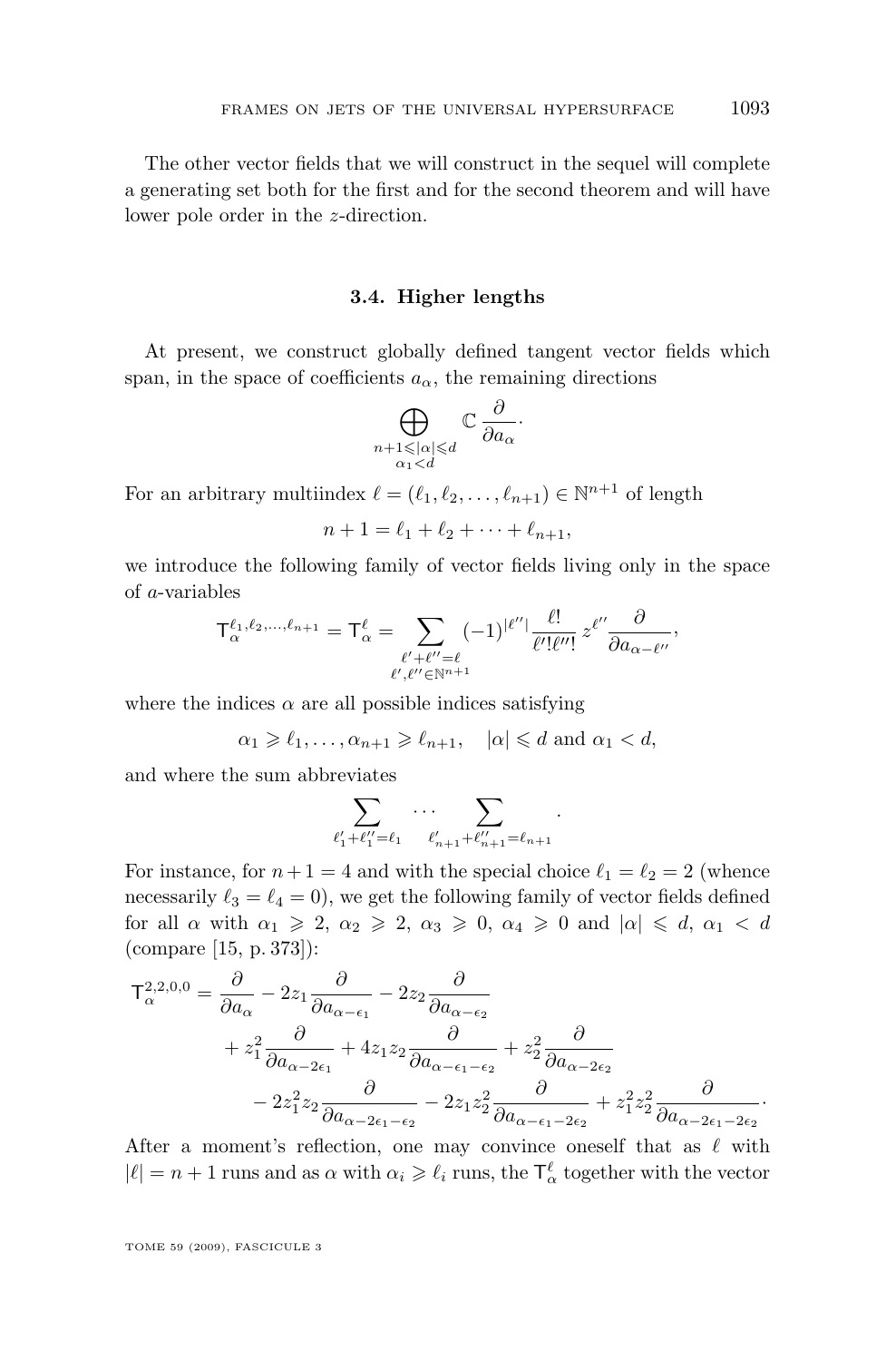fields of the previous paragraph do span  $\bigoplus_{n+1 \leqslant |\alpha| \leqslant d, \alpha_1 < d} \mathbb{C} \frac{\partial}{\partial a_{\alpha}}$ ; there are in fact redundancies among the *triangular* system defined by the  $\mathsf{T}_{\alpha}^{\ell}$ , whenever one has  $\alpha \geqslant \ell_1$  and  $\alpha \geqslant \ell_2$  for two distinct  $\ell^1$ ,  $\ell^2$  with  $|\ell^1| = |\ell^2| = n+1$ .

LEMMA. — *For every nonnegative integer*  $e \leq n$  *and for arbitrary indices*  $j_1, \ldots, j_e$  with  $1 \leq j_i \leq n+1$ , one has

$$
0 \equiv \mathsf{T}_{\alpha}^{\ell} \Big( \sum_{\substack{\beta \in \mathbb{N}^{n+1} \\|\beta| \leq d, a_{d0} \ldots 0 = 1}} a_{\beta} \frac{\partial^{e}(z^{\beta})}{\partial z_{j_{1}} \cdots \partial z_{j_{e}}}\Big),
$$

and as a result,  $T^{\ell}_{\alpha}$  *identically annihilates all the defining equations of*  $J^n_{\text{vert}}(\mathcal{X}_0)$ *, hence is tangent to*  $J^n_{\text{vert}}(\mathcal{X}_0)$ .

*Proof.* — Let  $w_1, w_2, \ldots, w_{n+1}$  be auxiliary complex variables. For every derivation order  $e \leq n$  strictly less than the vanishing order  $\sum \ell_i = n + 1$ , we trivially have

$$
0 \equiv \frac{\partial}{\partial z_{j_1}} \cdots \frac{\partial}{\partial z_{j_e}} (\left[ w_1 - z_1 \right]^{\ell_1} \left[ w_2 - z_2 \right]^{\ell_2} \cdots \left[ w_{n+1} - z_{n+1} \right]^{\ell_{n+1}}) \Big|_{w=z}.
$$

In other words, by expanding  $[w-z]^{\ell} = \sum_{\ell'+\ell''=\ell} (-1)^{|\ell''|} \frac{\ell!}{\ell'! \ell''!} w^{\ell'} z^{\ell''}$  thanks to the multinomial formula, by letting the derivation  $\partial^e(\bullet)/\partial z_{j_1}\cdots\partial z_{j_e}$  act on this expansion, by setting  $w = z$ , and finally, by multiplying the result obtained by  $z^{\alpha-\ell}$ , we get the useful identities

$$
0 \equiv \sum_{\ell'+\ell''=\ell',\ell'\in\mathbb{N}^{n+1}} (-1)^{|\ell''|} \frac{\ell!}{\ell'! \ell''!} z^{\alpha-\ell''} \frac{\partial^e(z^{\ell''})}{\partial z_{j_1}\cdots \partial z_{j_e}}.
$$

On the other hand, by letting the derivation  $\mathsf{T}^\ell_\alpha$  act as it should, the identities of the lemma that we have to check may be written

$$
0 \stackrel{?}{=} \sum_{\substack{\ell' + \ell'' = \ell \\ \ell', \ell' \in \mathbb{N}^{n+1}}} (-1)^{|\ell''|} \frac{\ell!}{\ell'! \ell''!} \cdot \frac{\partial}{\partial a_{\alpha - \ell''}} \Big( \sum_{\substack{\beta \in \mathbb{N}^{n+1} \\ |\beta| \le d, a_{d0} \dots 0 = 1}} a_{\beta} \frac{\partial^e(z^{\beta})}{\partial z_{j_1} \dots \partial z_{j_e}} \Big) z^{\ell''}
$$

$$
= \sum_{\substack{\ell' + \ell'' = \ell \\ \ell', \ell' \in \mathbb{N}^{n+1}}} (-1)^{|\ell''|} \frac{\ell!}{\ell'! \ell''!} \cdot \frac{\partial^e(z^{\alpha - \ell''})}{\partial z_{j_1} \dots \partial z_{j_e}} z^{\ell''}.
$$

Compared to the boxed, known identities, the derivation is now switched to the other monomial. Generally, we claim that for every  $e = 0, 1, \ldots, n$  and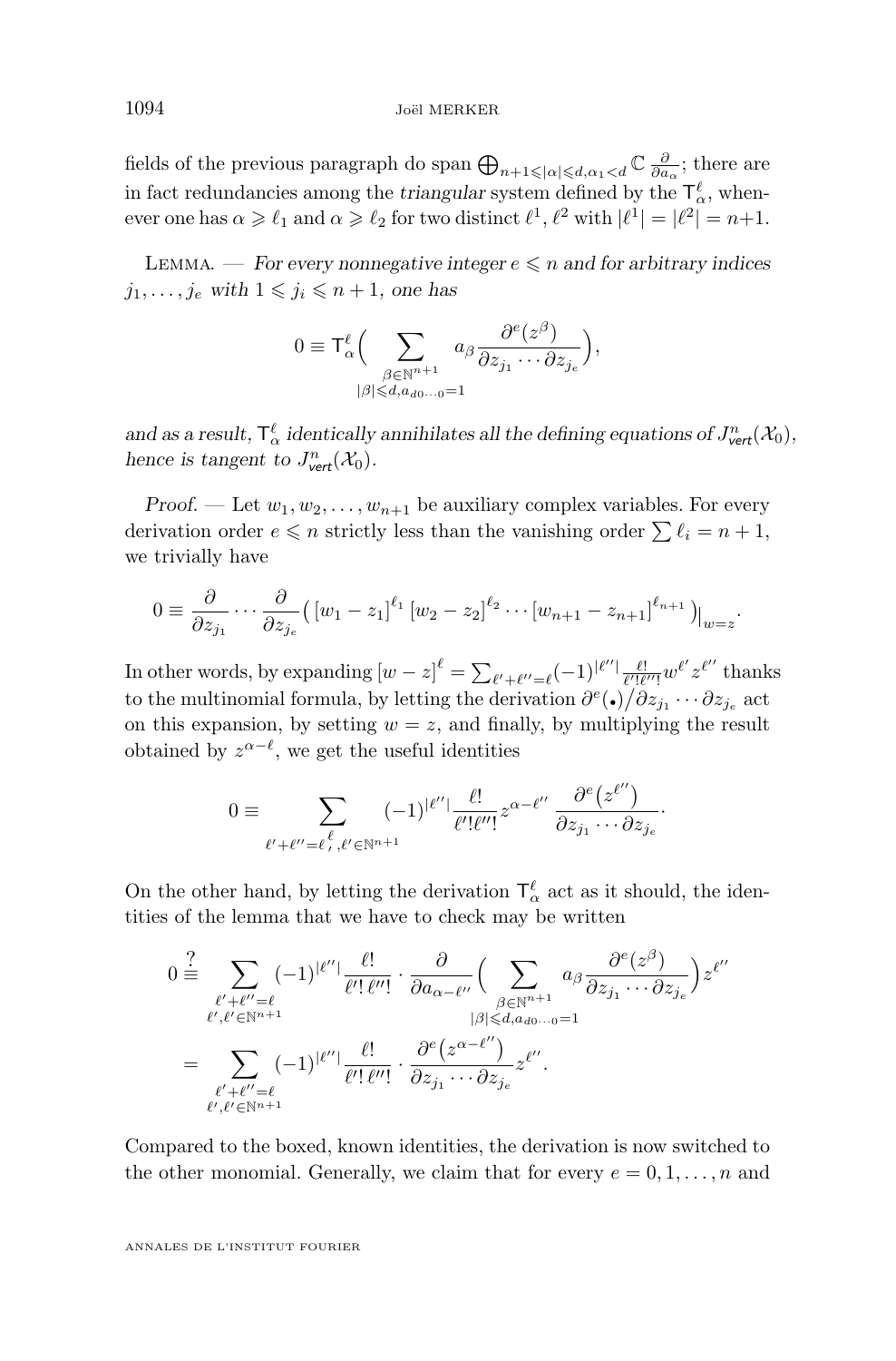for every decomposition  $e = e_1 + (e - e_1)$  with  $0 \le e_1 \le e$ , the expression

$$
(j_1,\ldots,j_{e_1} \mid j_{e_1+1},\ldots,j_e)
$$
  

$$
:= \sum_{\substack{\ell'+\ell''=\ell\\ \ell',\ell'\in\mathbb{N}^{n+1}}} (-1)^{|\ell''|} \frac{\ell!}{\ell'! \ell''!} \cdot \frac{\partial^{e_1}(z^{\alpha-\ell''})}{\partial z_{j_1}\cdots \partial z_{j_{e_1}}} \cdot \frac{\partial^{e-e_1}(z^{\ell''})}{\partial z_{j_{e_1+1}}\cdots \partial z_{j_e}}
$$

vanishes identically, for all indices  $j_1, \ldots, j_e = 1, 2, \ldots n+1$ . We know that this assertion is true when  $e_1 = 0$  for all  $e = 0, 1, \ldots, n$  and the lemma corresponds to  $e - e_1 = 0$  for all  $e_1 = 0, 1, \ldots, n$ .

For  $e = 0$ , the assertion is thus known. Suppose it to be true at level  $e$ . Reasoning by induction, we then assume that

$$
0 \equiv (j_1, \ldots, j_{e_1} \mid j_{e_1+1}, \ldots, j_e),
$$

for all  $e_1 = 0, 1, \ldots, e$  and all possible  $j_i$ , If  $e + 1$  is still  $\leq n$ , we differentiate all these identities with respect to  $z_k$  using Leibniz' rule and we organize the resulting equations as a convenient array:

$$
0 \equiv (j_1, \ldots, j_e, k \mid \emptyset) + (j_1, \ldots, j_e \mid k),
$$
  
\n
$$
0 \equiv (j_1, \ldots, j_{e-1}, k \mid j_e) + (j_1, \ldots, j_{e-1} \mid j_e, k),
$$
  
\n
$$
\vdots
$$
  
\n
$$
0 \equiv (j_1, k \mid j_2, \ldots, j_e) + (j_1 \mid j_2, \ldots, j_e, k),
$$
  
\n
$$
0 \equiv (k \mid j_1, \ldots, j_e) + \underbrace{(\emptyset \mid j_1, \ldots, j_e, k)}_{\circ}.
$$

We have underlined the last term, known to vanish. Then the first term of the last line vanishes, for all indices  $k, j_1, \ldots, j_e = 1, 2, \ldots, n + 1$ . So the second term of the penultimate vanishes, *etc.*, and hence the very first term  $(j_1, \ldots, j_e, k \mid \emptyset)$  does vanish identically, as desired.

#### **4. Second package of jet, coordinate vector fields**

#### **4.1. Spanning the** ∂/∂zi**-directions**

To complete the framing, let us at first span all the  $\frac{\partial}{\partial z_i}$  directions. By convention,  $a_{d0\cdots 0} = 1$ .

LEMMA . — *For*  $i = 1, 2, ..., n + 1$ , the vector fields

$$
\mathsf{T}_i := \frac{\partial}{\partial z_i} - \sum_{|\alpha| \leq d-1} a_{\alpha + \epsilon_i} (\alpha_i + 1) \frac{\partial}{\partial a_{\alpha}}
$$

are all tangent to  $J^n_{\text{vert}}(\mathcal{X}_0)$ .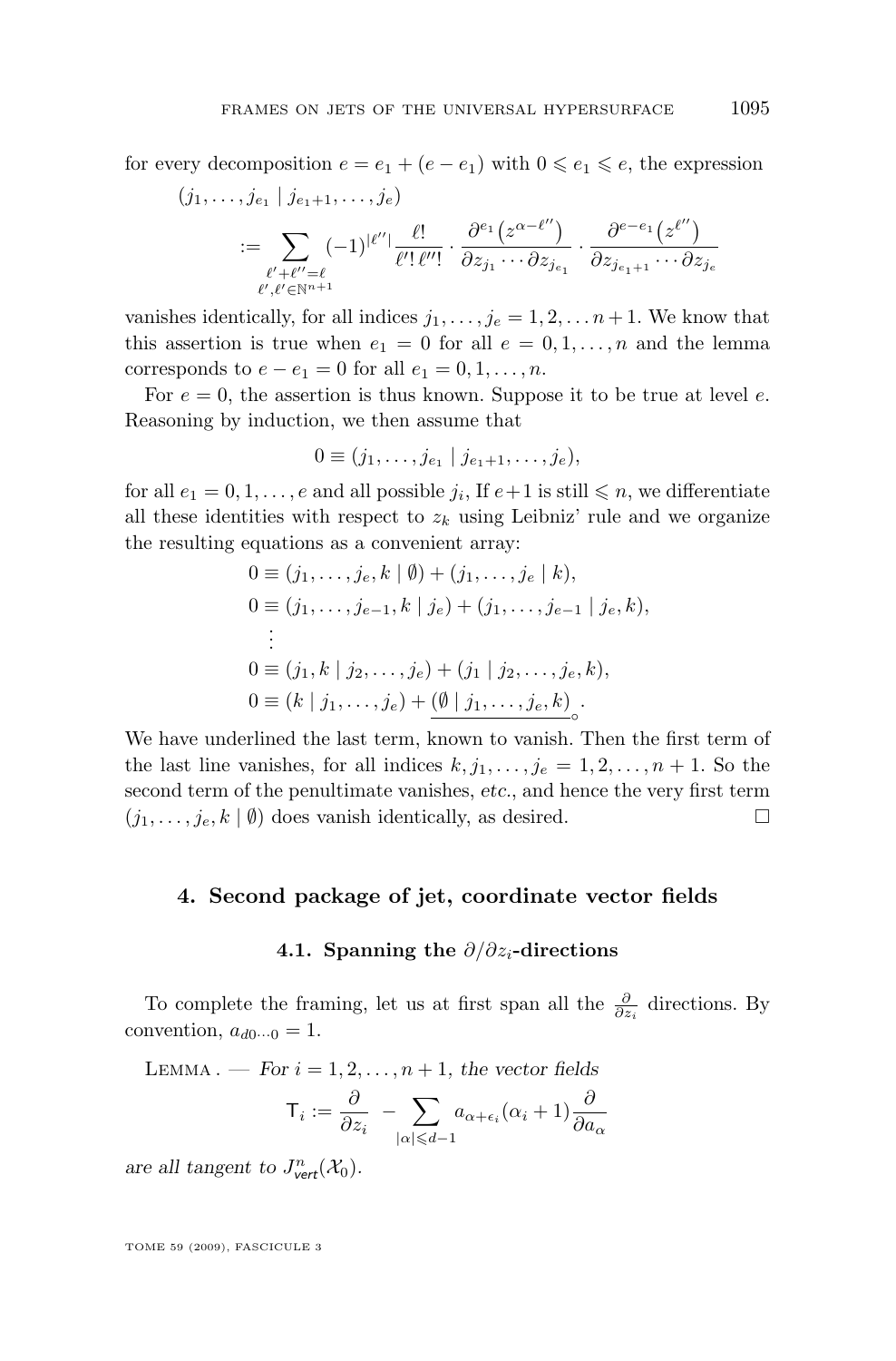*Proof.* — Appying the derivation  $\mathsf{T}_i$  to the first equation  $0 = \sum_{\alpha} a_{\alpha} z^{\alpha}$ of  $J^n_{\text{vert}}(\mathcal{X}_0)$ , we indeed get an identically vanishing result:

$$
\sum_{|\alpha| \leq d} a_{\alpha} \frac{\partial(z^{\alpha})}{\partial z_i} - \sum_{|\alpha| \leq d-1} a_{\alpha + \epsilon_i} (\alpha_i + 1) z^{\alpha} \equiv 0.
$$

Since the  $T_i$  commute with the total differentiation operator D, it then follows immediately that  $\mathsf{T}_i$  annihilates all the other defining equations:

$$
0 \equiv \mathsf{T}_i\left(\mathsf{D}\sum_{\alpha} a_{\alpha} z^{\alpha}\right) \equiv \cdots \equiv \mathsf{T}_i\left(\mathsf{D}^n \sum_{\alpha} a_{\alpha} z^{\alpha}\right),
$$

and this yields the tangency property claimed.  $\square$ 

 $4.2.$  Spanning the  $\partial/\partial z^{(\lambda)}_j$  directions

For the last family of vector fields, we transfer to general  $\kappa = n \geq 2$  the approach of [\[13\]](#page-28-0) known for  $\kappa = n = 2$  and also for  $\kappa = n = 3$  (see [\[15\]](#page-28-0)), with few differences.

Let  $\Lambda = (\Lambda_k^{\ell})_{1 \leq k,\ell \leq n+1}$  be a matrix in  $\mathsf{GL}(n+1,\mathbb{C})$ . To span the only remaining directions  $\partial/\partial z_j^{(\lambda)}$ , one seeks meromorphic vector fields tangent to  $J^n_{\text{vert}}(\mathcal{X}_0)\backslash \Sigma_0$  that are of the special form

$$
\mathsf{T}_{\Lambda} := \sum_{k=1}^{n+1} \Big( \sum_{\ell=1}^{n+1} \Lambda_k^{\ell} z_{\ell}' \Big) \frac{\partial}{\partial z_{k}'} + \cdots + \sum_{k=1}^{n+1} \Big( \sum_{\ell=1}^{n+1} \Lambda_k^{\ell} z_{\ell}^{(n)} \Big) \frac{\partial}{\partial z_{k}^{(n)}} + \sum_{\substack{|\alpha| \leq d \\ \alpha_1 < d}} \mathsf{A}_{\alpha}(z, a, \Lambda) \frac{\partial}{\partial a_{\alpha}},
$$

where, for various jet orders  $\lambda$ 's, the coefficients  $\mathsf{Z}_{k}^{(\lambda)}$  $\frac{\partial}{\partial k}$  of the  $\frac{\partial}{\partial z_k^{(\lambda)}}$ , for  $k = 1, \ldots, n + 1$ , are defined *a priori* to be obtained by multiplying the jet matrix  $(z_j^{(\lambda)})_{1 \leqslant j \leqslant n+1, 1 \leqslant \lambda \leqslant n}$  by such a matrix  $\Lambda$ :

$$
\begin{pmatrix}\n\Lambda_1^1 & \cdots & \Lambda_1^n & \Lambda_1^{n+1} \\
\Lambda_2^1 & \cdots & \Lambda_2^n & \Lambda_2^{n+1} \\
\vdots & \vdots & \vdots & \vdots \\
\Lambda_{n+1}^1 & \cdots & \Lambda_{n+1}^n & \Lambda_{n+1}^{n+1}\n\end{pmatrix}\n\begin{pmatrix}\nz'_1 & \cdots & z_1^{(n)} \\
z'_2 & \cdots & z_2^{(n)} \\
\vdots & \vdots & \vdots \\
z'_{n+1} & \cdots & z_{n+1}^{(n)}\n\end{pmatrix}\n=\n\begin{pmatrix}\nZ'_1 & \cdots & Z_1^{(n)} \\
Z'_2 & \cdots & Z_2^{(n)} \\
\vdots & \vdots \\
Z'_{n+1} & \cdots & Z_{n+1}^{(n)}\n\end{pmatrix},
$$

and where the coefficients  $A_{\alpha}(z, a, \Lambda)$ , to be computed shortly, should insure that  $\mathsf{T}_{\Lambda}$  is effectively tangent to  $J^n_{\text{vert}}(\mathcal{X}_0)\backslash \Sigma_0$ .

In fact, by plainly inspecting ranks of the matrix multiplication above, one easily sees that, at every point of our basic open set where at least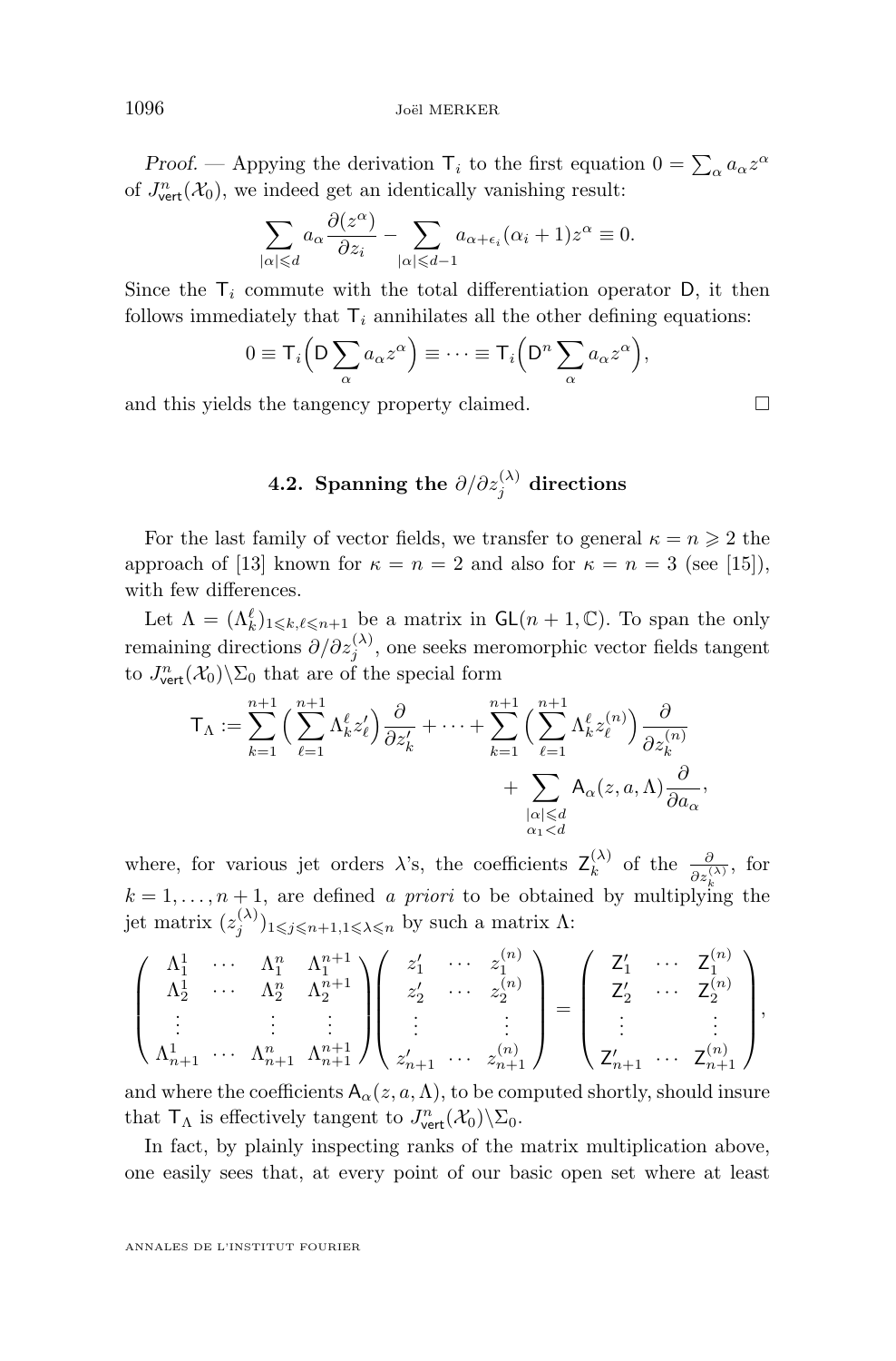one  $n \times n$  (sub)Wronskian of the jet matrix  $(z_j^{(\lambda)})$  does not vanish, one has for  $\Lambda$  varying without restriction in  $GL(n+1,\mathbb{C})$ :

$$
\operatorname{Span}_{\Lambda}\left(\Lambda z^{\prime} \frac{\partial}{\partial z^{\prime}} + \cdots + \Lambda z^{(n)} \frac{\partial}{\partial z^{(n)}}\right) = \bigoplus_{1 \leq k \leq n+1} \mathbb{C} \frac{\partial}{\partial z^{\prime}_{k}} \cdots \bigoplus_{1 \leq k \leq n+1} \mathbb{C} \frac{\partial}{\partial z^{\prime n}_{k}}.
$$

The following proposition will therefore complete the proof of the theorem.

PROPOSITION . — *There exist coefficients*  $A_{\alpha}$  *for*  $\partial/\partial a_{\alpha}$  *with*  $|\alpha| \leq d$ ,  $\alpha_1 < d$ , which are polynomials in z of degree at most n

$$
\mathsf{A}_\alpha\bigl(z,a,\Lambda\bigr)=\sum_{|\beta|\leqslant n}\mathcal{L}^\beta_\alpha\bigl(a,\Lambda\bigr)z^\beta
$$

with coefficients  $\mathcal{L}_{\alpha}^{\beta}(a,\Lambda)$  being bilinear in the variables  $(a_{\gamma},\Lambda_{k}^{\ell})$  such that  $\mathsf{T}_{\Lambda}$  is tangent to  $J^n_{\text{vert}}(\mathcal{X}_0) \backslash \Sigma_0$ .

*Proof.* — While writing down, say, the first two tangency equations, namely when applying the derivative  $T_A$  to the first two of the five big equations written at the beginning, one gets equations

$$
(0) \t\t 0 = \sum_{\substack{|\alpha| \le d \\ \alpha_1 < d}} A_{\alpha} z^{\alpha},
$$

$$
(1_{j_1}) \t 0 = \sum_{\substack{|\alpha| \le d \\ \alpha_1 < d}} A_{\alpha} \frac{\partial(z^{\alpha})}{\partial z_{j_1}} + \sum_{\substack{|\alpha| \le d \\ a_{d0\cdots 0} = 1}} a_{\alpha} \sum_{\ell=1}^{n+1} \frac{\partial(z^{\alpha})}{\partial z_{\ell}} \Lambda_{\ell}^{j_1},
$$

for which one is allowed to equate to zero the coefficient of each  $z'_{j_1}$ , because the sought  $A_{\alpha}$  should be independent of  $z'_{j_1}, z''_{j_2}, \ldots, z^{(n)}_{j_n}$ .

Next, when applying  $\mathsf{T}_{\Lambda}$  to the third defining equation of  $J^n_{\text{vert}}(\mathcal{X}_0)$ , one sees thanks to  $(1_{j_1})$  that the coefficient of each  $z''_{j_1}$  then automatically vanishes<sup> $(3)$ </sup>, hence we are left with just equating to zero the coefficients of the monomials  $z'_{j_1} z'_{j_2}$ , namely

$$
(2_{j_1j_2}) \t 0 = \sum_{\substack{|\alpha| \le d \\ \alpha_1 < d}} A_{\alpha} \frac{\partial^2(z^{\alpha})}{\partial z_{j_1} \partial z_{j_2}} + \sum_{\substack{|\alpha| \le d \\ a_{d0} \ldots 0 = 1}} a_{\alpha} \sum_{\ell=1}^{n+1} \Big( \frac{\partial^2(z^{\alpha})}{\partial z_{\ell} \partial z_{j_2}} \Lambda_{\ell}^{j_1} + \frac{\partial^2(z^{\alpha})}{\partial z_{j_1} \partial z_{\ell}} \Lambda_{\ell}^{j_2} \Big).
$$

<sup>(3)</sup>This simplification trick justifies *a posteriori*, *cf.* [\[13\]](#page-28-0), the *ad hoc*-looking assumption that the same matrix  $\Lambda$  appears in each jet vector field coefficient  $\mathsf{Z}^{(\lambda)} = \Lambda \cdot z^{(\lambda)}$ .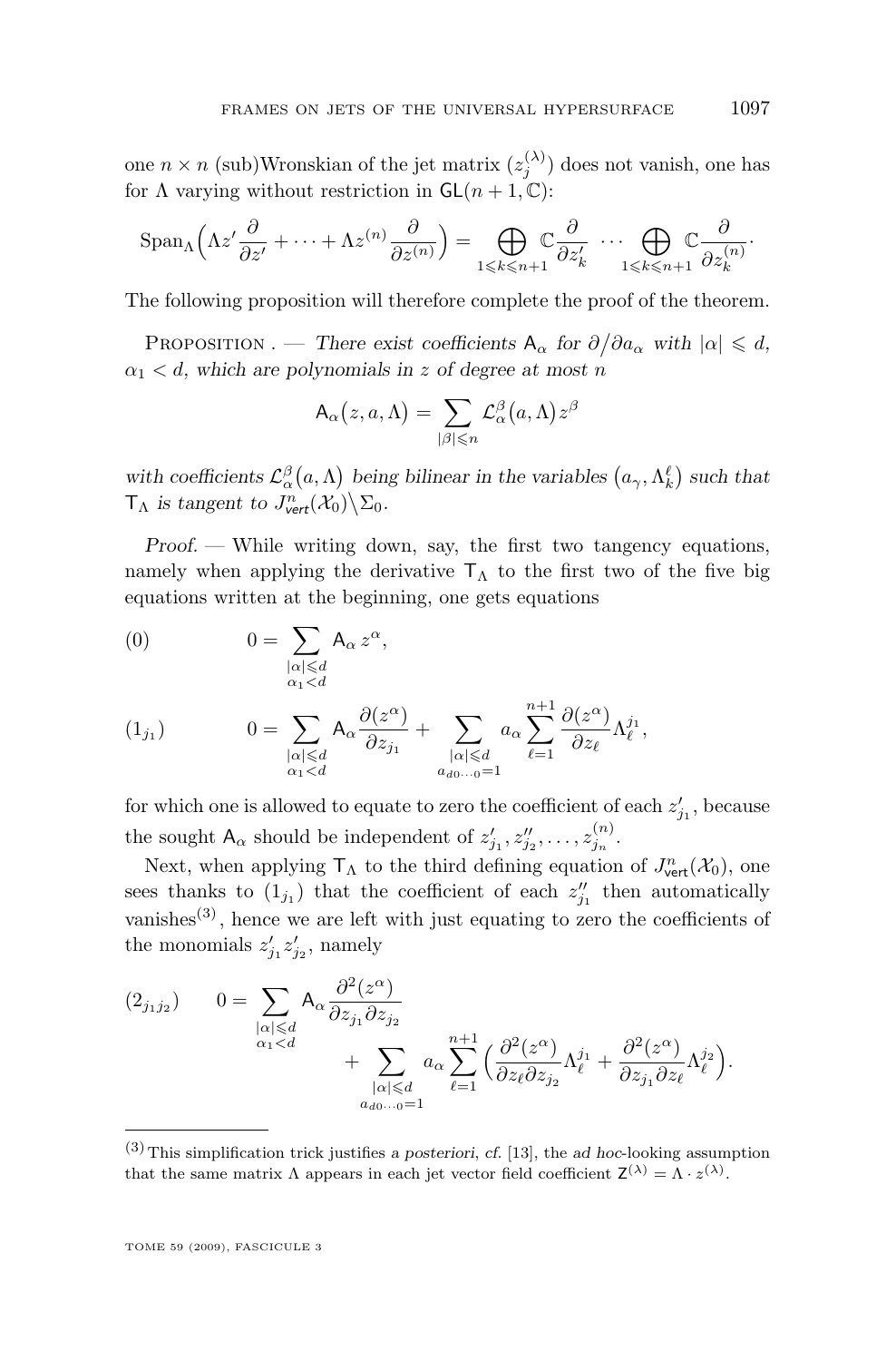By induction, such a simplification is easily seen to generalize and thus, the  $(e + 1)$ -th condition of tangency, after taking account of the successive cancellations, is obtained by just looking at how  $T_A$  acts on the jet monomial  $z'_{j_1} \cdots z'_{j_e}$ , and the result then consists in the family of equations

$$
(e_{j_1\cdots j_e})
$$
\n
$$
0 = \sum_{\substack{|\alpha| \leq d \\ \alpha_1 < d}} A_{\alpha} \frac{\partial^e(z^{\alpha})}{\partial z_{j_1} \cdots \partial z_{j_e}}
$$
\n
$$
+ \sum_{\substack{|\alpha| \leq d \\ \alpha_{d0\cdots 0} = 1}} a_{\alpha} \sum_{\ell=1}^{n+1} \left( \frac{\partial^e(z^{\alpha})}{\partial z_{\ell} \partial z_{j_2} \cdots \partial z_{j_e}} \Lambda_{\ell}^{j_1} + \frac{\partial^e(z^{\alpha})}{\partial z_{j_1} \partial z_{\ell} \cdots \partial z_{j_e}} \Lambda_{\ell}^{j_2} + \cdots + \frac{\partial(z^{\alpha})}{\partial z_{j_1} \cdots \partial z_{j_{e-1}} \partial z_{\ell}} \Lambda_{\ell}^{j_e} \right),
$$

where  $j_1, \ldots, j_e = 1, \ldots, n+1$  are arbitrary.

The equations for the unknows  $\mathcal{L}_{\alpha}^{\beta}$  shall then be obtained by identifying the coefficients of the monomials  $z^{\rho}$  in the equations  $(0), (1_{j_1}), \ldots, (n_{j_1\cdots j_n})$ above.

At first, we observe that since the degrees in z of the second terms of  $(1_{j_1}), (2_{j_1j_2}),$  *etc.* are at most  $d-1, d-2$ , *etc.*, we can, without loss of generality, suppose that the  $\mathcal{L}_{\alpha}^{\beta}$  are zero for  $|\alpha| + |\beta| \geq d+1$ , as it is written in the proposition. Next (cf. [\[13\]](#page-28-0)), using the equation of  $\mathcal{X}_0$ , we may replace the occurence of  $z_1^d$  in the equation (0) by  $-\sum_{|\alpha| \leq d, \alpha_1 < d} a_\alpha z^\alpha$ , so that the degree in the  $z_1$  variable is at most  $d-1$  (as in [\[13\]](#page-28-0), this will insure that the linear systems we have to solve are not overdetermined, and Cramer's basic rule will apply).

Now, the coefficient of each monomial  $z^{\rho}$  in equation (0) should vanish:

$$
(0_{\rho}) \t\t 0 = \sum_{\alpha + \beta = \rho} \mathcal{L}_{\alpha}^{\beta}.
$$

Next, if as usual  $\delta_{j_2}^{j_1}$  denotes the Kronecker symbol, equal to 1 if  $j_1 = j_2$ and to 0 otherwise, we can shortly the various occuring partial derivatives of the monomial  $z^{\alpha}$  as

$$
\frac{\partial(z^{\alpha})}{\partial z_{j_1}} = \alpha_{j_1} z^{\alpha - \epsilon_{j_1}}, \quad \frac{\partial^2(z^{\alpha})}{\partial z_{j_1} \partial z_{j_2}} = \alpha_{j_1} (\alpha_{j_2} - \delta_{j_2}^{j_1}) z^{\alpha - \epsilon_{j_1} - \epsilon_{j_2}},
$$

$$
\frac{\partial^{\epsilon}(z^{\alpha})}{\partial z_{j_1} \partial z_{j_2} \cdots \partial z_{j_e}} = \alpha_{j_1} (\alpha_{j_2} - \delta_{j_2}^{j_1}) \cdots (\alpha_{j_e} - \delta_{j_e}^{j_1} - \cdots - \delta_{j_e}^{j_{e-1}}) z^{\alpha - \epsilon_{j_1} - \cdots - \epsilon_{j_e}}.
$$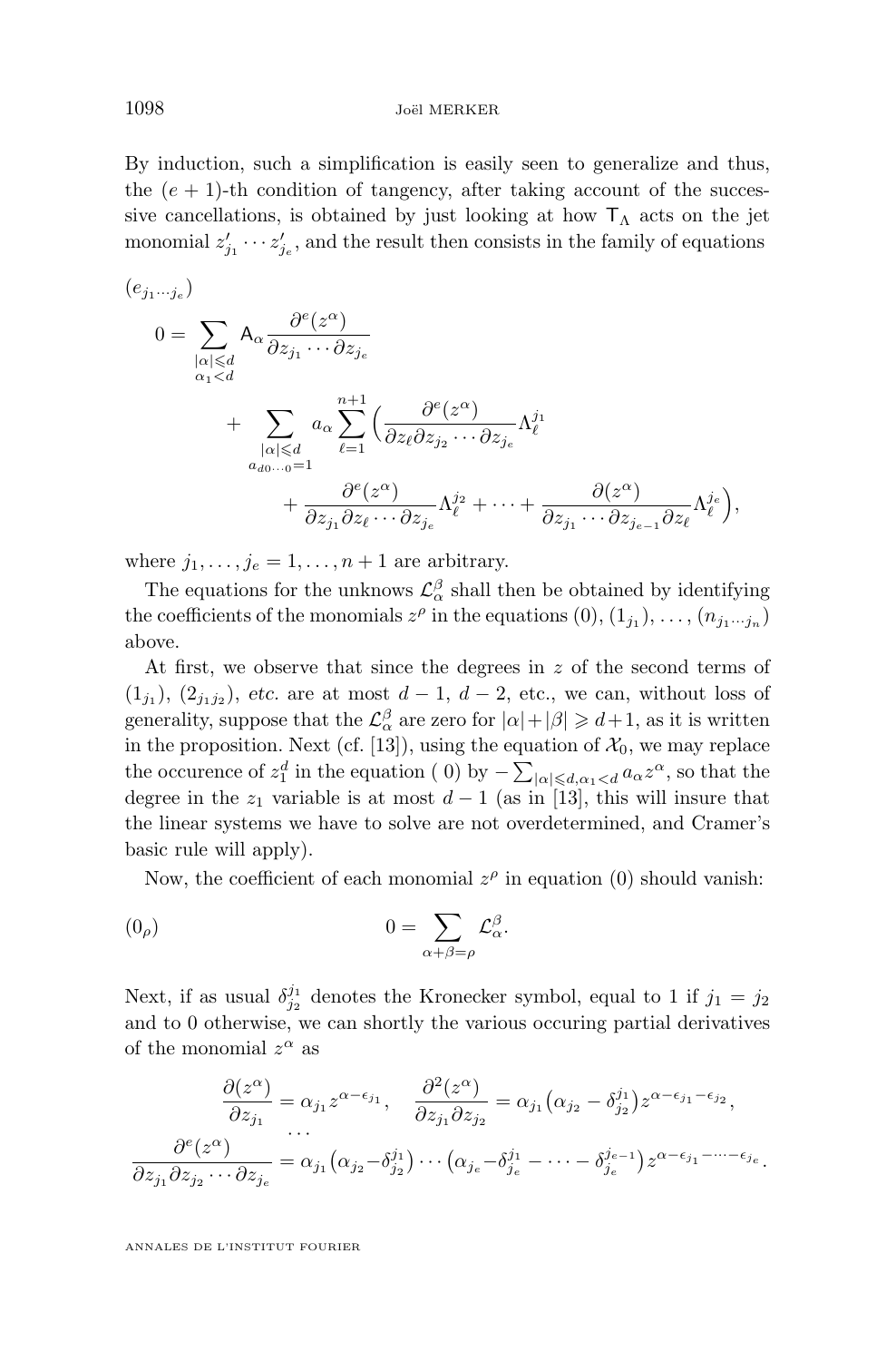It follows that, for every  $e \leq n$ , the  $(e + 1)$ -th family of equations, after equating to zero the coefficients of the monomial  $z^{\rho-\epsilon_{j_1}-\cdots-\epsilon_{j_e}}$  and replacing  $\alpha$  by  $\rho - \beta$ , identifies to the collection

$$
(e_{j_1j_2\cdots j_e\rho}) \quad 0 = \sum_{|\beta| \le n} (\rho_{j_1} - \beta_{j_1}) (\rho_{j_2} - \beta_{j_2} - \delta_{j_2}^{j_1}) \n\cdots (\rho_{j_e} - \beta_{j_e} - \delta_{j_e}^{j_1} - \cdots - \delta_{j_e}^{j_{e-1}}) \mathcal{L}^{\beta}_{\rho-\beta} \n+ R_{j_1j_2\cdots j_e\rho}(\alpha,\Lambda),
$$

where each second term  $\mathsf{R}_{j_1j_2\cdots j_e\rho}(a,\Lambda)$ , here considered as being just a remainder, is the coefficient of  $z^{\rho-\epsilon_{j_1}-\cdots-\epsilon_{j_e}}$  in the second term of the equation  $(e_{j_1j_2\cdots j_e})$  and hence is clearly bilinear in  $(a_\gamma, \Lambda_k^{\ell})$ .

Thus, we have written a constant coefficient system of linear equations having the  $\mathcal{L}^{\beta}_{\rho-\beta}$  as unknowns,  $|\beta| \leq n$ . As in [\[13\]](#page-28-0), [\[15\]](#page-28-0), we now claim that the determinant of its matrix is nonzero.

Indeed, for each fixed multiindex  $\rho$ , the matrix whose column  $C_{\beta}$  consists of the partial derivatives of order at most n of the monomial  $z^{\rho-\beta}$ has the same determinant, at the point  $(1, 1, \ldots, 1)$  as the linear subsystem  $(0_{\rho}), (1_{j_1\rho}), \ldots, (e_{j_1\cdots j_n\rho})$  we want to solve, where  $j_1, \ldots, j_n = 1, \ldots, n+1$ . Therefore, if the determinant would be zero, we would by linear combination, derive the existence of a *not* identically zero polynomial

$$
Q(z):=\sum_\beta c_\beta z^{\rho-\beta}
$$

all of whose partial derivatives of order  $\leqslant n$  vanish at  $(1, \ldots, 1)$ . Hence the same would be true of:

$$
P(z) := z^{\rho} Q\big(1/z_1, \ldots, 1/z_{n+1}\big) = \sum_{\beta} c_{\beta} z^{\beta},
$$

and this would imply  $P \equiv 0$ , in contradiction to the assumption.

Thus for each fixed  $\rho$ , Cramer's rule solves the system for the  $\mathcal{L}_{\alpha}^{\beta}$  with  $\alpha + \beta = \rho$ , and the solution is then obviously bilinear in  $(a, \Lambda)$ .

#### **4.3. Invariance under reparametrization and logarithmic versions**

We would like to make two final remarks, useful in applications. At first, similarly as it was pointed out in [\[13\]](#page-28-0), [\[15\]](#page-28-0), we claim that all vector fields constructed above are invariant under the group  $\mathsf{G}_n$  of *n*-jets at the origin of local reparametrizations

$$
\phi(\zeta) = \zeta + \phi''(0)\frac{\zeta^2}{2!} + \dots + \phi^{(n)}(0)\frac{\zeta^n}{n!} + \dots
$$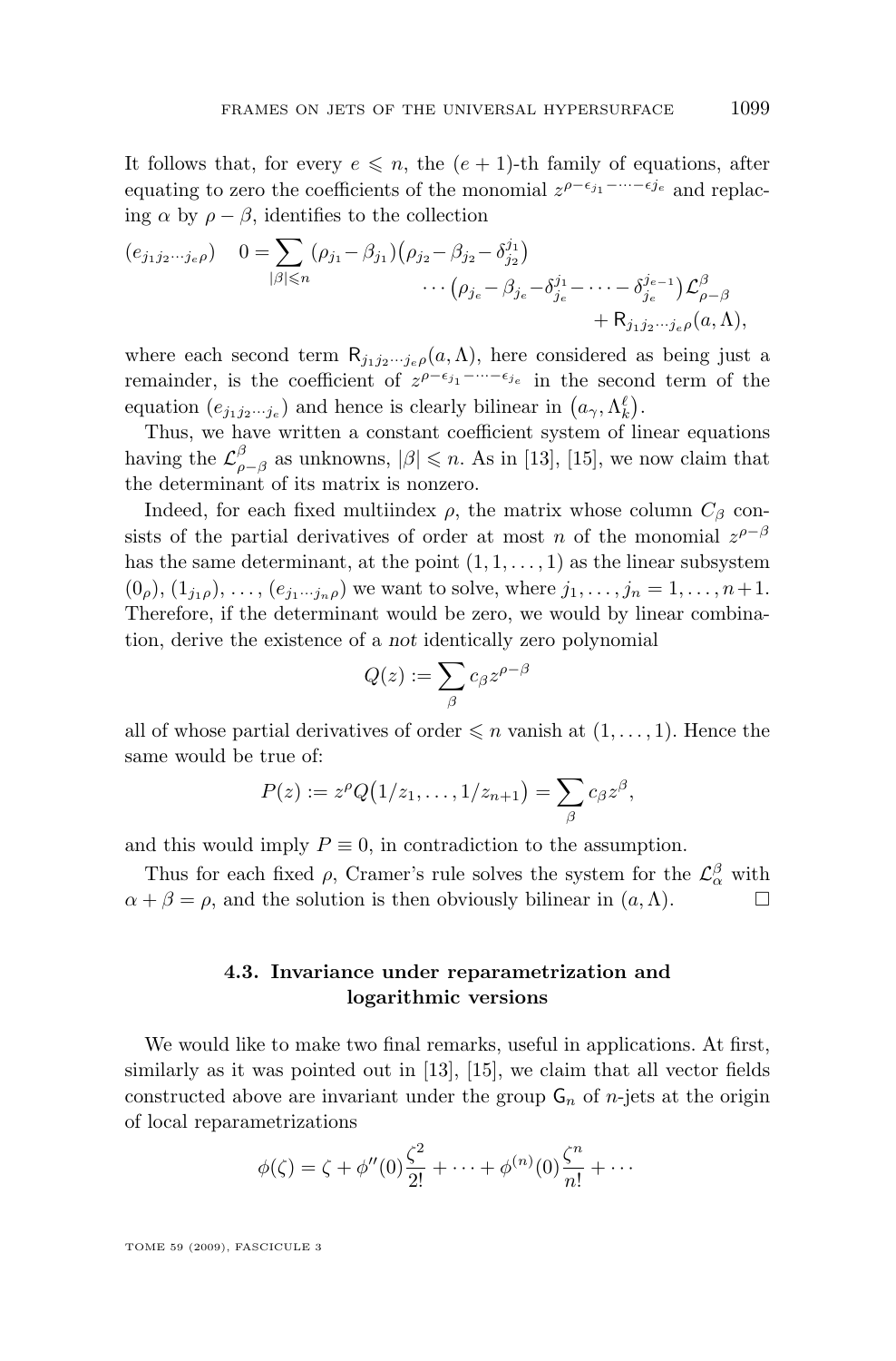of  $(\mathbb{C},0) \ni \zeta$  that are tangent to the identity<sup>(4)</sup>, which acts on the jets  $(z'_{i_1}, z''_{i_2}, z'''_{i_3}, \dots)$  by transforming them to

$$
w'_{i_1} := z'_{i_1}, \quad w''_{i_2} := z''_{i_2} + \phi'' z'_{i_2}, \quad w'''_{i_3} := z'''_{i_3} + 3\phi'' z''_{i_3} + \phi''' z'_{i_3}, \dots
$$

Such a transformation makes a diffeomorphism of  $J^n_{\text{vert}}(\mathcal{X})$ , its inverse being associated to  $\phi^{-1}(\zeta)$ , and we must verify that our 4 families of tangent vector fields  $T_{\alpha}$ ,  $T_{\alpha}^{\ell_1,...,\ell_{n+1}}$ ,  $T_i$  and  $T_{\Lambda}$  are left unchanged under this diffeomorphism. Indeed, the claim trivially holds true for both the  $\mathsf{T}_{\alpha}^{\ell_1,\ldots,\ell_{n+1}}$ and the  $\mathsf{T}_i$ , because they incorporate absolutely no  $z'_{i_1}, z''_{i_2}, \ldots, z^{(n)}_{i_n}$ . Next, the  $\frac{\partial}{\partial a_{\beta}}$  in the  $T_{\alpha}$  are clearly left unchanged, while their coefficients are all, say in the case  $n = 3$  to fix ideas, of the Wronskian-like form

$$
\begin{vmatrix} f' & g' & h' \\ f'' & g'' & h''' \\ f'''' & g''' & h''' \end{vmatrix}
$$
  
\n
$$
\equiv \begin{vmatrix} f' & g' & h' \\ f'' + \phi'' f' & g'' + \phi'' g' & h'' + \phi'' h' \\ f''' + 3\phi'' f'' + \phi''' f' & g''' + 3\phi'' g'' + \phi''' g' & h''' + 3\phi'' h'' + \phi''' h' \end{vmatrix},
$$

where  $f, g, h \in \mathbb{C}[z_1, z_2, z_3]$  are some polynomials, but then such a determinant remains unchanged, thanks to obvious line manipulations. The general case  $n \geq 3$  is similar. Finally, erasing indices and again for  $n = 3$ , we give the formal reason why the  $T_A$  are also invariant. The transformation is

$$
w' = z', \quad w'' = z'' + \phi''z', \quad w''' = z''' + 3\phi''z'' + \phi'''z'
$$

and it replaces the basic vector fields by

$$
\frac{\partial}{\partial z'} = \frac{\partial}{\partial w'} + \phi'' \frac{\partial}{\partial w''} + \phi''' \frac{\partial}{\partial w'''},
$$

$$
\frac{\partial}{\partial z''} = \frac{\partial}{\partial w''} + 3\phi'' \frac{\partial}{\partial w'''},
$$

$$
\frac{\partial}{\partial z'''} = \frac{\partial}{\partial w'''},
$$

so that

$$
z'\frac{\partial}{\partial z'} + z''\frac{\partial}{\partial z''} + z'''\frac{\partial}{\partial z'''} = w'\frac{\partial}{\partial w'} + w''\frac{\partial}{\partial w''} + w'''\frac{\partial}{\partial w''}
$$

is invariant.

Another argument (transmitted to us by Erwan Rousseau) for invariance under reparametrization would be to say that the system of linear

 $(4)$  As a result, our two theorems can be applied in the framework of Demailly-Semple jets [\[6\]](#page-28-0).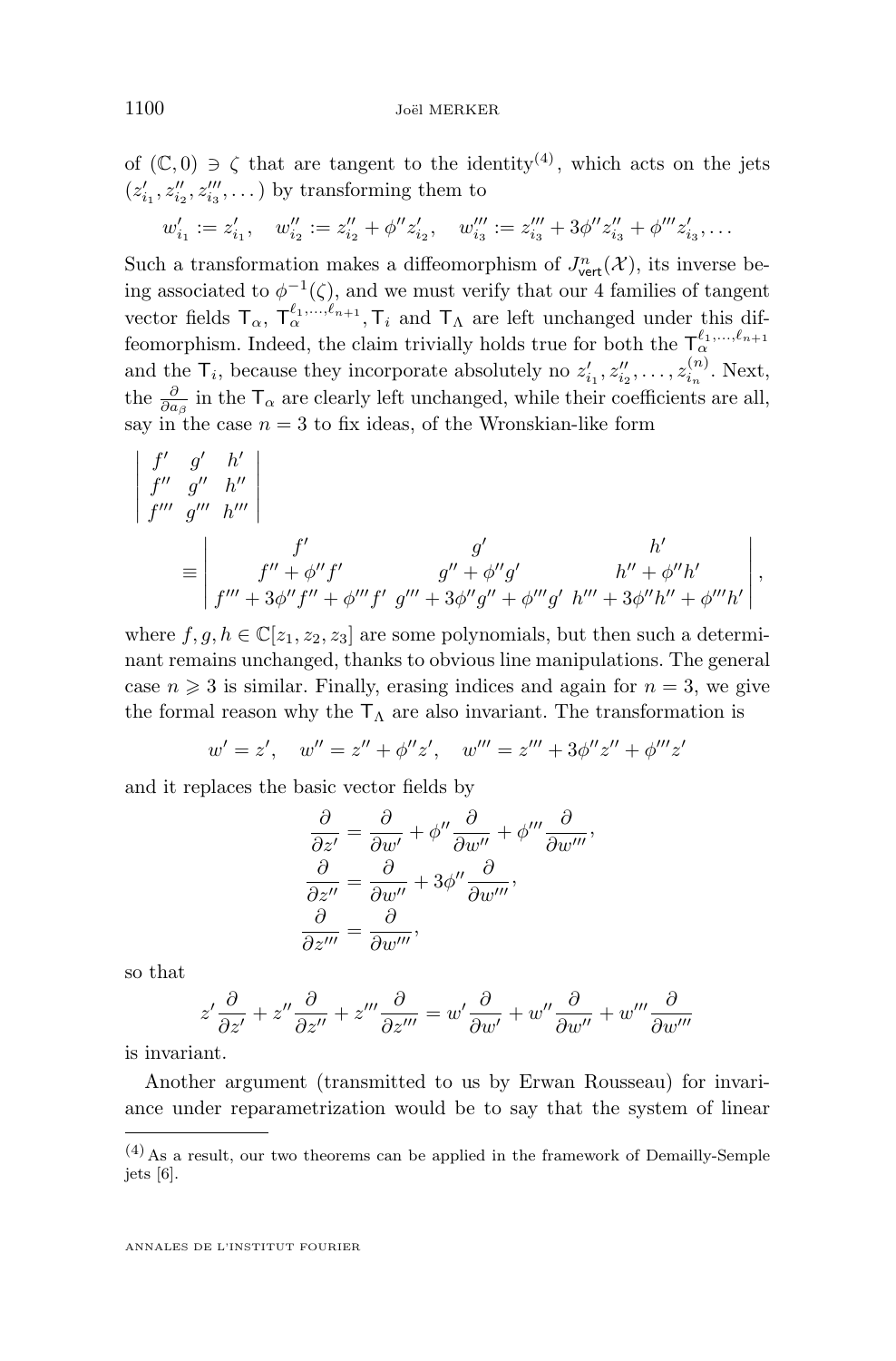equations that the coefficients  $\mathsf{Z}_i$ ,  $\mathsf{A}_{\alpha}$ ,  $\mathsf{Z}'_k$ ,  $\mathsf{Z}''_k$ , ...,  $\mathsf{Z}_k^{(n)}$  $k^{(n)}$  of a general tangent vector field T have to satisfy

$$
0 = \mathsf{T}[\sum_{\alpha} a_{\alpha} z^{\alpha}] = \mathsf{T}[\sum_{\alpha} a_{\alpha} (z^{\alpha})']
$$
  
=  $\mathsf{T}[\sum_{\alpha} a_{\alpha} (z^{\alpha})''] = \mathsf{T}[\sum_{\alpha} a_{\alpha} (z^{\alpha})'''] = \cdots,$ 

is transformed, after reparametrization, into a system

$$
0 = \mathsf{T}\left[\sum_{\alpha} a_{\alpha} z^{\alpha}\right] = \mathsf{T}\left[\sum_{\alpha} a_{\alpha} (z^{\alpha})'\right] = \mathsf{T}\left[\sum_{\alpha} a_{\alpha} (z^{\alpha})'' + \phi'' \sum_{\alpha} a_{\alpha} (z^{\alpha})'\right],
$$
  

$$
0 = \mathsf{T}\left[\sum_{\alpha} a_{\alpha} (z^{\alpha})''' + 3\phi'' \sum_{\alpha} a_{\alpha} (z^{\alpha})'' + \phi''' \sum_{\alpha} a_{\alpha} (z^{\alpha})'\right] = \cdots
$$

which is completely equivalent to the first one, thanks to obvious linear combinations, so that any solution to this linear system is *a priori* forced to be invariant.

The second remark is that one may adapt the formalism provided here to show that the global generation property holds in a logarithmic setting with the *same* specific pole orders  $c_n = \frac{1}{2}(n^2 + 5n)$  (*cf.* [\[14\]](#page-28-0) for  $n = 3$ ) or  $c_n = n^2 + 2n$ . Application to effective algebraic degeneracy of entire holomorphic maps in the complement of a generic hypersurface  $X \subset \mathbb{P}^{n+1}(\mathbb{C})$ are therefore also possible.

#### **5. Appendix: a determinantal identity**

**Proof of the combinatorial lemma.** At the beginning of Section 3, a determinant left aside had to be computed. We drop the index  $i$  and we denote it shortly by

$$
\Delta := \begin{vmatrix} z' & (z^2)' & \cdots & (z^n)' \\ z'' & (z^2)'' & \cdots & (z^n)'' \\ \vdots & \vdots & & \vdots \\ z^{(n)} & (z^2)^{(n)} & \cdots & (z^n)^{(n)} \end{vmatrix}.
$$

On the first line, the entry of the k-th column is  $(z^k)' = kz^{k-1}z'$ . The trick is then to write the entry of the second line inside the same column as  $k(z^{k-1}z')'$ , etc., and generally the entry of the  $\kappa$ -th line as  $k(z^{k-1}z')^{(\kappa-1)}$ , so that

$$
\Delta = \begin{vmatrix} z' & 2zz' & 3z^2z' & \cdots & nz^{n-1}z' \\ z'' & 2(zz')' & 3(z^2z')' & \cdots & n(z^{n-1}z')' \\ z''' & 2(zz')'' & 3(z^2z')'' & \cdots & n(z^{n-1}z')'' \\ \vdots & \vdots & \vdots & \vdots & \vdots \\ z^{(n)} & 2(zz')^{(n-1)} & 3(z^2z')^{(n-1)} & \cdots & n(z^{n-1}z')^{(n-1)} \end{vmatrix}.
$$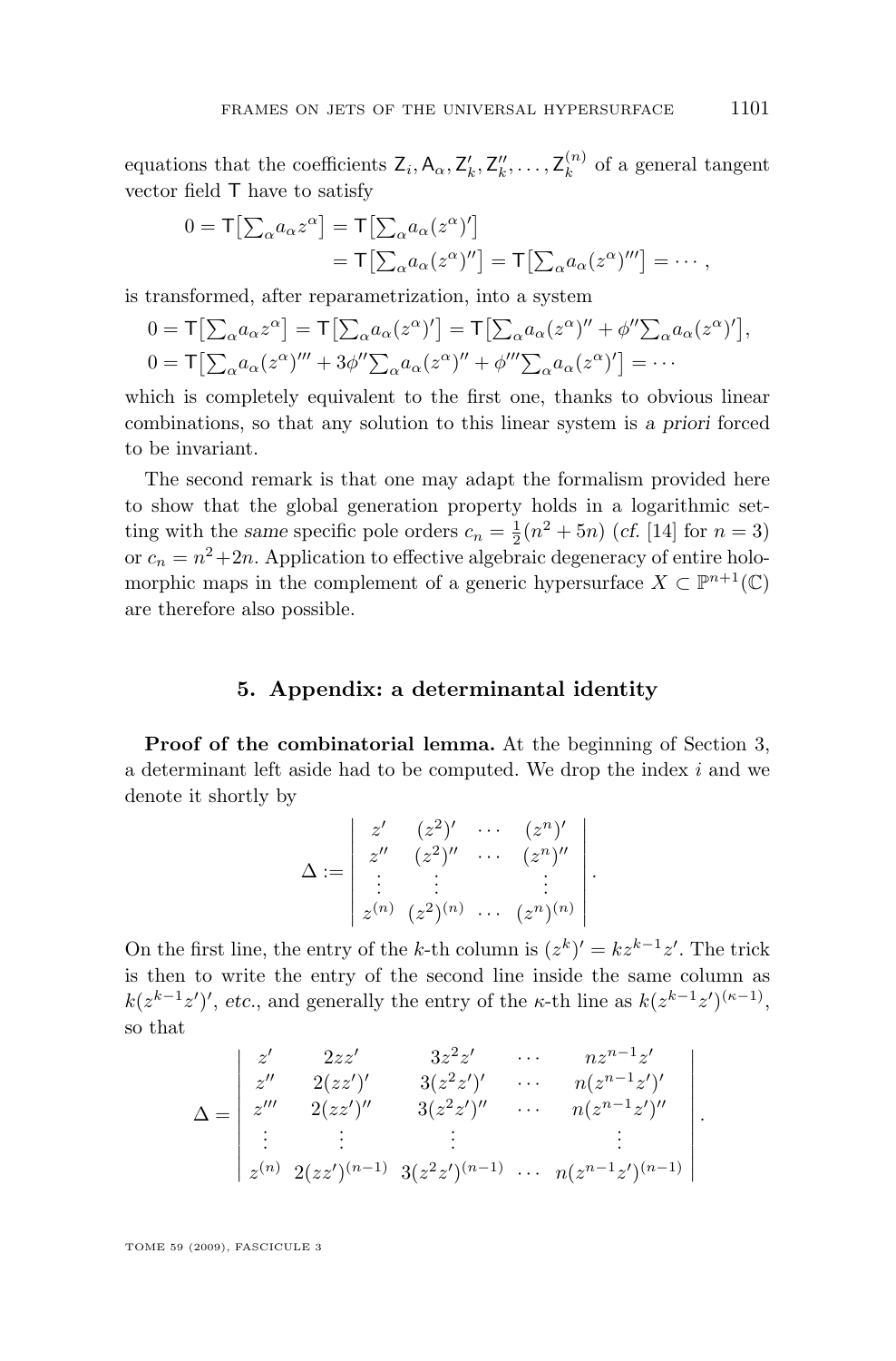We see that  $2 \cdot 3 \cdot \cdot \cdot n$  from the columns comes into factor. Next, using Leibniz's formula for the derivative of a product, we may expand  $(z^{k-1}z')^{(\kappa-1)}$ just as  $\sum_{0 \leq \lambda_1 \leq \kappa-1} {\kappa-1 \choose \lambda_1} (z^{k-1})^{(\lambda_1)} z^{(1+\kappa-1-\lambda_1)}$ . By subtracting to the k-th  $\lambda_1$ column the first one multiplied by  $z^{k-1}$ , the  $(\kappa, k)$ -entry then becomes

$$
\sum_{1 \leq \lambda_1 \leq \kappa-1} {\kappa-1 \choose \lambda_1} (z^{k-1})^{(\lambda_1)} z^{(\kappa-\lambda_1)},
$$

where now the sum starts from  $\lambda_1 = 1$ . In particular, the entries  $(1, 2)$ ,  $(1, 3), \ldots, (0, n)$  all become null. By expanding the determinant along its first line, we are therefore left with an  $(n-1)\times(n-1)$  determinant (notice the necessary shift of indices):

$$
\frac{\Delta}{n! \, z'} = \Big| \sum_{1 \leq \lambda_1 \leq \kappa} \binom{\kappa}{\lambda_1} (z^k)^{(\lambda_1)} z^{(1+\kappa-\lambda_1)} \Big|_{1 \leq k, \kappa \leq n-1}.
$$

Iterating the trick, we again write

$$
(z^k)^{(\lambda_1)} = k(z^{k-1}z')^{(\lambda_1-1)} = k \sum_{0 \leq \lambda_2 \leq \lambda_1-1} {\lambda_1-1 \choose \lambda_2} (z^{k-1})^{(\lambda_2)} z^{(1+\lambda_1-1-\lambda_2)}.
$$

We again see that  $2 \cdot 3 \cdots (n-1)$  from the columns comes into factor, and then substituting the computed value of  $(z^k)^{(\lambda_1)}$ , we get

$$
\frac{\Delta}{n! z'} = (n-1)! \times \Big| \sum_{\substack{1 \leq \lambda_1 \leq \kappa \\ 0 \leq \lambda_2 \leq \lambda_1 - 1}} \binom{\kappa}{\lambda_1} \binom{\lambda_1 - 1}{\lambda_2} \Big|_{\substack{2 \lambda_2 \leq \lambda_1 - 1 \ \times \binom{\kappa - 1}{\lambda_2} \lambda_2}} \Big|_{\substack{1 \leq k, \kappa \leq n-1}}.
$$

The  $(\kappa, 1)$ -entry inside the first colum is equal to

$$
\sum_{1 \leqslant \lambda_1 \leqslant \kappa} \binom{\kappa}{\lambda_1} z^{(1+\kappa-\lambda_1)} z^{(\lambda_1)},
$$

because the terms  $(z^0)^{(\lambda_2)}$  with  $\lambda_2 \geq 1$  are null. By subtracting to the k-th column the first one multiplied by  $z^{k-1}$ , the  $(\kappa, k)$ -th entry written above is slightly modified: the sum involving  $\lambda_2$  is then just replaced by  $\sum_{1 \leq \lambda_2 \leq \lambda_1 - 1}$ . Moreover, the  $(1, 2)$ -,  $(1, 3)$ -, ...,  $(1, n-1)$ - entries all become null, while the  $(1, 1)$  entry is  $\binom{1}{1}z'z'$ . By expanding the determinant along its first line, we are therefore left with an  $(n-2) \times (n-2)$  determinant:

$$
\frac{\Delta}{n!(n-1)!z'(z')^2} = \Big| \sum_{\substack{1 \le \lambda_1 \le \kappa \\ 1 \le \lambda_2 \le \lambda_1 - 1}} \binom{\kappa}{\lambda_1} \binom{\lambda_1 - 1}{\lambda_2} \times (z^{k-1})^{(\lambda_2)} z^{(1+\kappa-\lambda_1)} \cdot z^{(\lambda_1-\lambda_2)} \Big|_{2 \le k, \kappa \le n-1}.
$$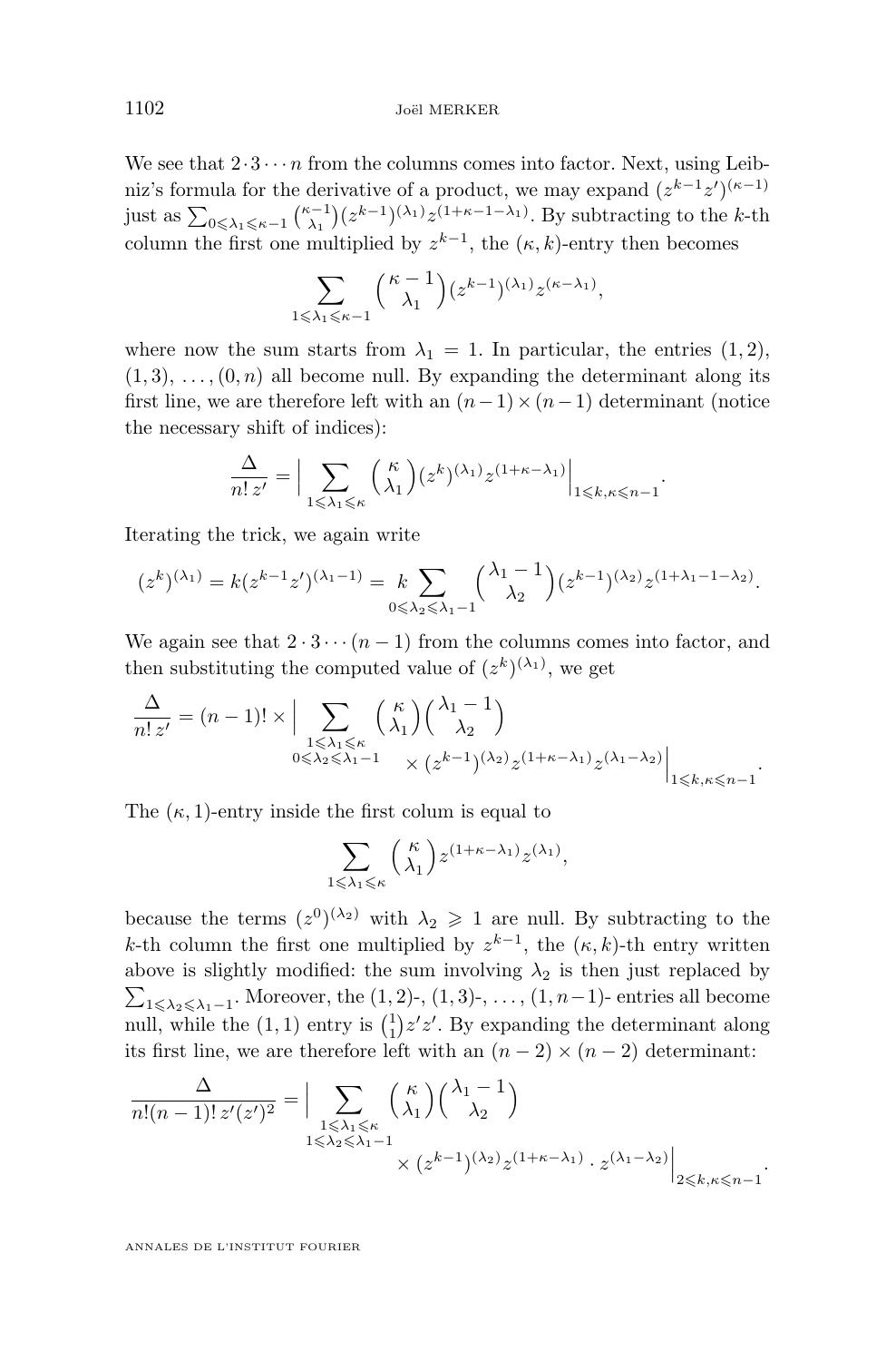<span id="page-27-0"></span>We now have to change the indices. We at first set  $k' := k - 1$  and  $\kappa' := \kappa - 1$ and the determinant just obtained becomes

$$
\Big| \sum_{\substack{1 \leqslant \lambda_1 \leqslant \kappa'+1 \\ 1 \leqslant \lambda_2 \leqslant \lambda_1-1}} \binom{\kappa'+1}{\lambda_1} \binom{\lambda_1-1}{\lambda_2} \times \left. \binom{\lambda_1-\lambda_2}{\lambda_2} \right|_{\substack{1 \leqslant \kappa', \kappa' \leqslant n-2}}.
$$

Next, if we set  $\lambda'_1 := \lambda_1 - 1$  and if we observe the identification of sums

$$
\sum_{\substack{1 \leqslant \lambda_1 \leqslant \kappa'+1 \\ 1 \leqslant \lambda_2 \leqslant \lambda_1-1}} ( \bullet ) = \sum_{\substack{0 \leqslant \lambda'_1 \leqslant \kappa' \\ 1 \leqslant \lambda_2 \leqslant \lambda'_1}} ( \bullet ) = \sum_{\substack{1 \leqslant \lambda_2 \leqslant \lambda'_1 \leqslant \kappa' }} ( \bullet ),
$$

then our determinant simply becomes, after erasing the primes

$$
\Big| \sum_{1 \leq \lambda_2 \leq \lambda_1 \leq \kappa} \binom{\kappa + 1}{\lambda_1 + 1} \binom{\lambda_1}{\lambda_2} z^{(\kappa - \lambda_1 + 1)} z^{(\lambda_1 - \lambda_2 + 1)} \cdot (z^k)^{(\lambda_2)} \Big|_{1 \leq k, \kappa \leq n - 2}.
$$

Performing the same computational and transformational processes, the result of the next step will be

$$
\frac{\Delta}{n!(n-1)!(n-2)!\,z'(z')^2(z')^3}
$$
\n
$$
= \Big|\sum_{1 \leq \lambda_3 \leq \lambda_2 \leq \lambda_1 \leq \kappa} {k+2 \choose \lambda_1+2} { \lambda_1+1 \choose \lambda_2}
$$
\n
$$
\times z^{(\kappa-\lambda_1+1)} z^{(\lambda_1-\lambda_2+1)} z^{(\lambda_2-\lambda_3+1)} \cdot (z^k)^{(\lambda_3)} \Big|_{1 \leq k,\kappa \leq n-3}.
$$

The induction is now clear, and at the end one obtains a  $1 \times 1$  determinant  $|(\cdot)|_{1\leq k,\kappa\leq 1}$  with a sum  $\sum_{1\leq \lambda_{n-1}\leq \cdots \leq \lambda_1\leq \kappa} (\cdot)$  inside which necessarily  $k = \kappa = \lambda_1 = \cdots = \lambda_{n-1}$ , so that this last  $1 \times 1$  determinant equals

$$
\binom{n-1}{n-1}\cdots\binom{1}{1}z'\cdots z'\cdot z'=1!(z')^n,
$$

and this final observation completes the proof of the combinatorial lemma. П

#### BIBLIOGRAPHY

- [1] H. Clemens, "Curves on generic hypersurfaces", *Ann. Sci. École Norm. Sup.* **19** (1986), p. 629-636.
- [2] G. M. Constantine & T. H. Savits, "A multivariate Faà di Bruno formula with applications", *Trans. Amer. Math. Soc.* **348** (1996), p. 503-520.
- [3] J.-P. Demailly, "Algebraic criteria for Kobayashi hyperbolic projective varieties and jet differentials", *Proc. Sympos. Pure Math. Amer. Math. Soc.* **62** (1997), p. 285-360.
- [4] S. Diverio, "Existence of global invariant jet differentials on projective hypersurfaces of high degree", to appear in Math. Ann., arxiv.org/abs/0802.0045/.